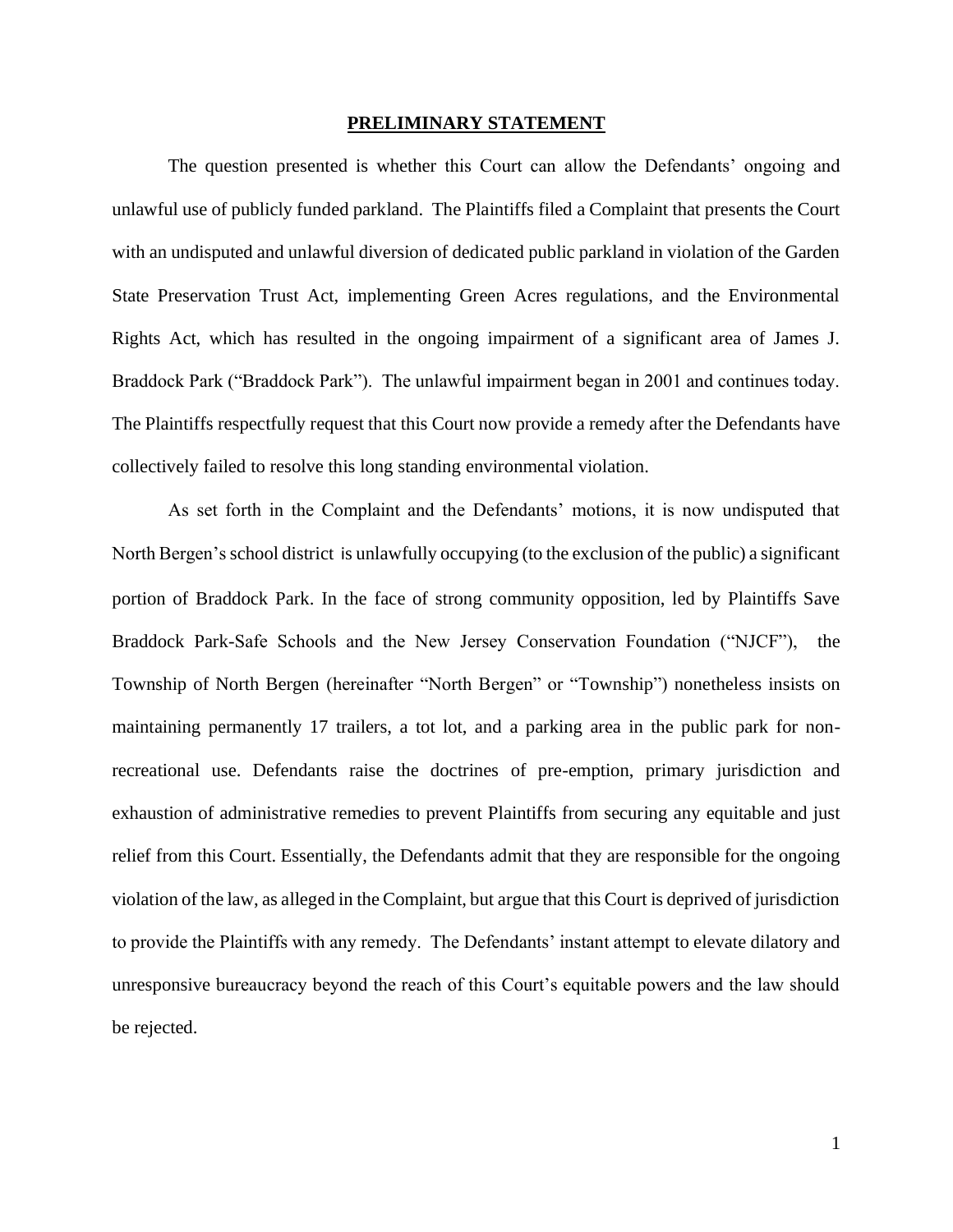Since the Department of Environmental Protection's Green Acres Program ("DEP") first notified North Bergen and Hudson County (the "County") of their violation of Green Acre laws in 2011, the Township and County Defendants have engaged in continued administrative actions designed to delay any corrective action. DEP has actively participated in North Bergen and Hudson County's failure to provide the public with the benefits of the public parkland by failing to set reasonable time limits on its administrative process and, after eleven years, has never issued any final agency decision.

From 2001, all the Defendants had constructive notice of the violation, and since early 2011, North Bergen had actual notice that it was obligated to remove the trailers from Braddock Park. The Defendants' administrative proposals to temporarily or permanently divert the parkland for a different use were always preliminary, never completed, and only intended to delay the removal of the trailers. The preliminary proposals to divert the parkland to a different use (i.e. trailers instead of normal recreational use by the public, a softball field with parking lot) consists of a non-adversarial process between the applicant owner of property and DEP. This is a process in which the public has the opportunity to speak at a "scoping hearing," followed by a second hearing when a final application is filed, but members of the public are not parties in the process, and, for sure, do not have the ability to stop an unlawful diversion from continuing in the publicly funded parkland while the administrative process is pending. The public has little say over the administrative diversion process, and as the facts of this case indicate, Plaintiffs' participation in the process has been futile. Requiring Plaintiffs to exhaust an administrative remedy before an ongoing impairment of parkland can be stopped is neither adequate nor a remedy that is in the interests of justice.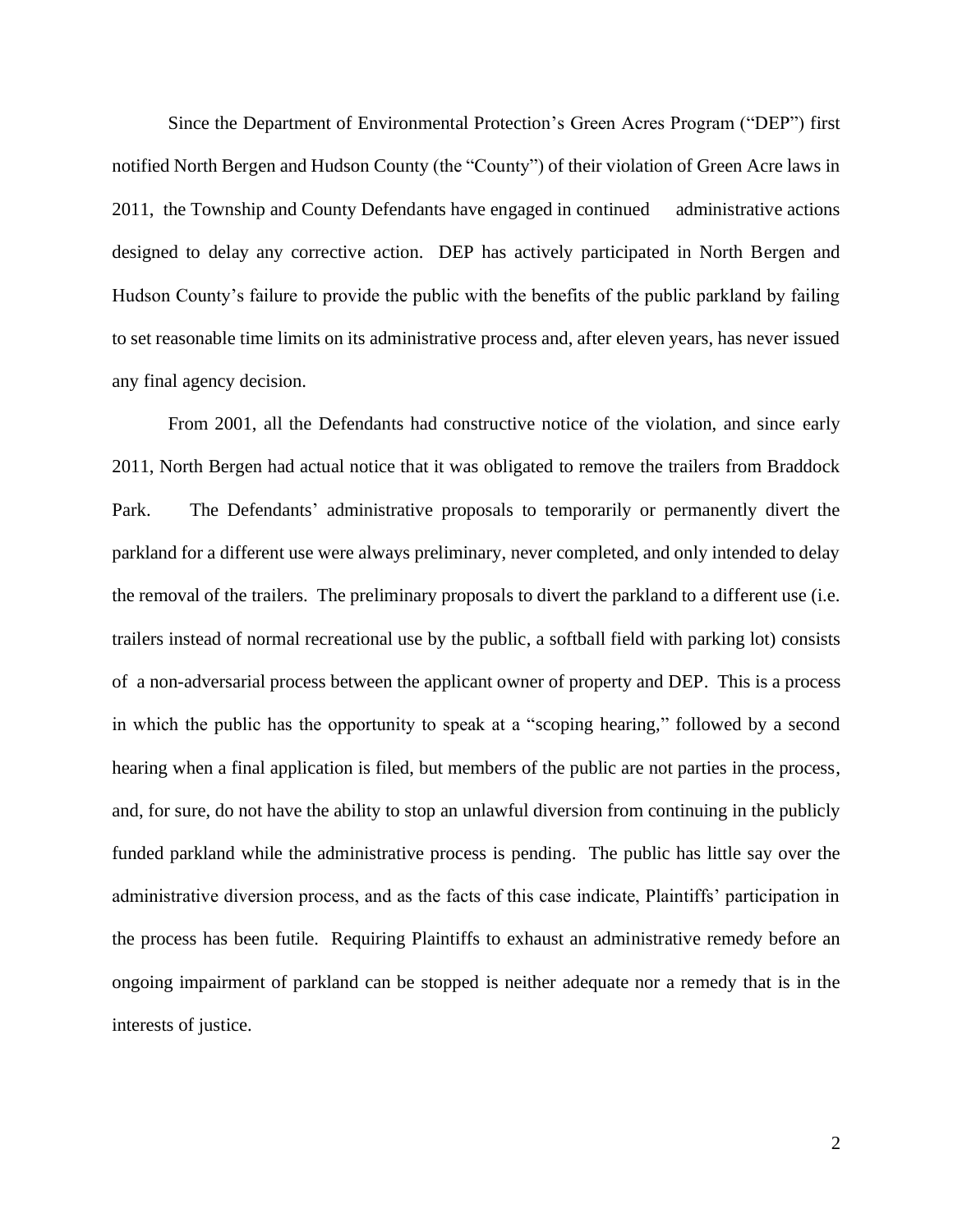Moreover, for purposes of the ERA, there is no need to remand the matter to DEP to determine the legality of the undisputed factual circumstances because the illegality of North Bergen's diversion has been admitted by all Defendants. Furthermore, DEP has no expertise nor control over North Bergen's decisions on where and how to house its public school children; such long-term facilities planning is in the hands of North Bergen's Board of Education and the New Jersey Department of Education ("DOE"). These two facts empty Defendants' assertion that DEP has primary jurisdiction over Plaintiffs' ERA claim of any meaning or validity. Contrary to Defendants' claims that they have all been "active" and "diligent, and have not "refused to act" but are "fulfill[ing]" their respective missions or obligations to follow the law, DEP has been paralyzed by North Bergen's failure to evacuate and restore the parkland, as one deadline after another has passed. North Bergen's failure to use its long-term facilities planning process to solve the problem posed by the temporary trailers since it commenced its pre-K program in 2001 (though it had been receiving state funding for such program prior to that date), is thus apparent. It poses a problem beyond the expertise of DEP.

It was not until the Chair of Save Braddock Park-Safe Schools notified DEP of a potential vacant county high school in 2016, that North Bergen commenced a process (at DEP's urging) to acquire that property. In October 2018, North Bergen secured approval of an amendment to its Long-Range Facilities Plan, followed by a voter approved bond referendum in December of that year, that set in motion a system-wide reorganization that will enable the placement of all preschool children in existing elementary schools, while removing the temporary trailers from Braddock Park. This educational planning process is beyond the jurisdiction of DEP, and is under the control of North Bergen, which for twenty-one years has failed its pre-K children and families, at the same time as depriving its residents of a valuable public right --– i.e., access to parkland.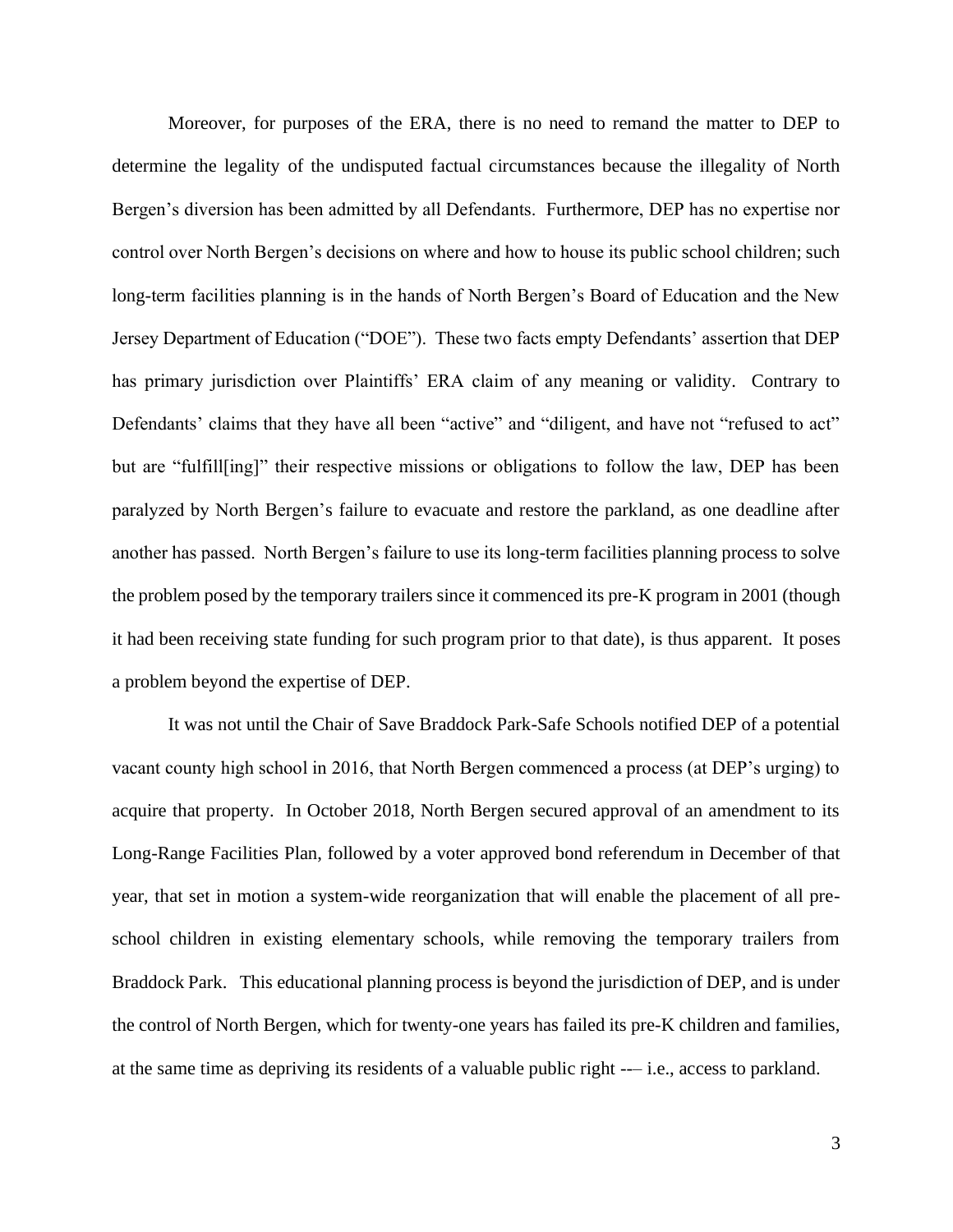Despite the undisputed existence of North Bergen and the County's ongoing violation of the Green Acres laws, these local government defendants have continually agreed (by empty promises) and then refused (in action) to remove the trailers from Braddock Park and restore the public parkland to its former recreational use. Instead of urgently complying with DEP's orders and the Green Acres laws, North Bergen has let one deadline after another pass; and, on March 3, 2021, it filed a second pre-application with DEP for a permanent diversion, as part of a concerted effort to perpetually delay compliance with the relevant laws. Another year has passed, and the administrative process continues, with DEP failing to impose any meaningful deadlines or framework on the process, no final agency decision in sight and no relief for the Plaintiffs at hand.

Defendant North Bergen and the County's ongoing disregard for the relevant Green Acres statute and regulations must end, as a matter of law and equity. This Court must grant relief under Count I of Plaintiffs Complaint (the ERA) and compel North Bergen to evacuate the parkland by a date certain; and, under Count II, must compel them to comply with Green Acres' regulations with respect to all other issues involved in an after-the-fact diversion process on a reasonable and timely basis, including restoration of the parkland. DEP is a necessary party in this lawsuit. Plaintiffs are not asking this Court to review a final agency decision nor interfere in DEP's exercise of discretion, as DEP asserts. Rather, Plaintiffs are requesting this Court, pursuant to Count III of the Complaint, to craft an equitable and just remedy without unduly infringing on DEP's delegated authority, regulations and process .

In short, there is little doubt that an enforceable and reasonable timeline to cure this significant impairment of public parkland must be ordered by this Court, because the regulatory process is being abused by the local government Defendants and will otherwise result in the continued failure of compliance for another two decades.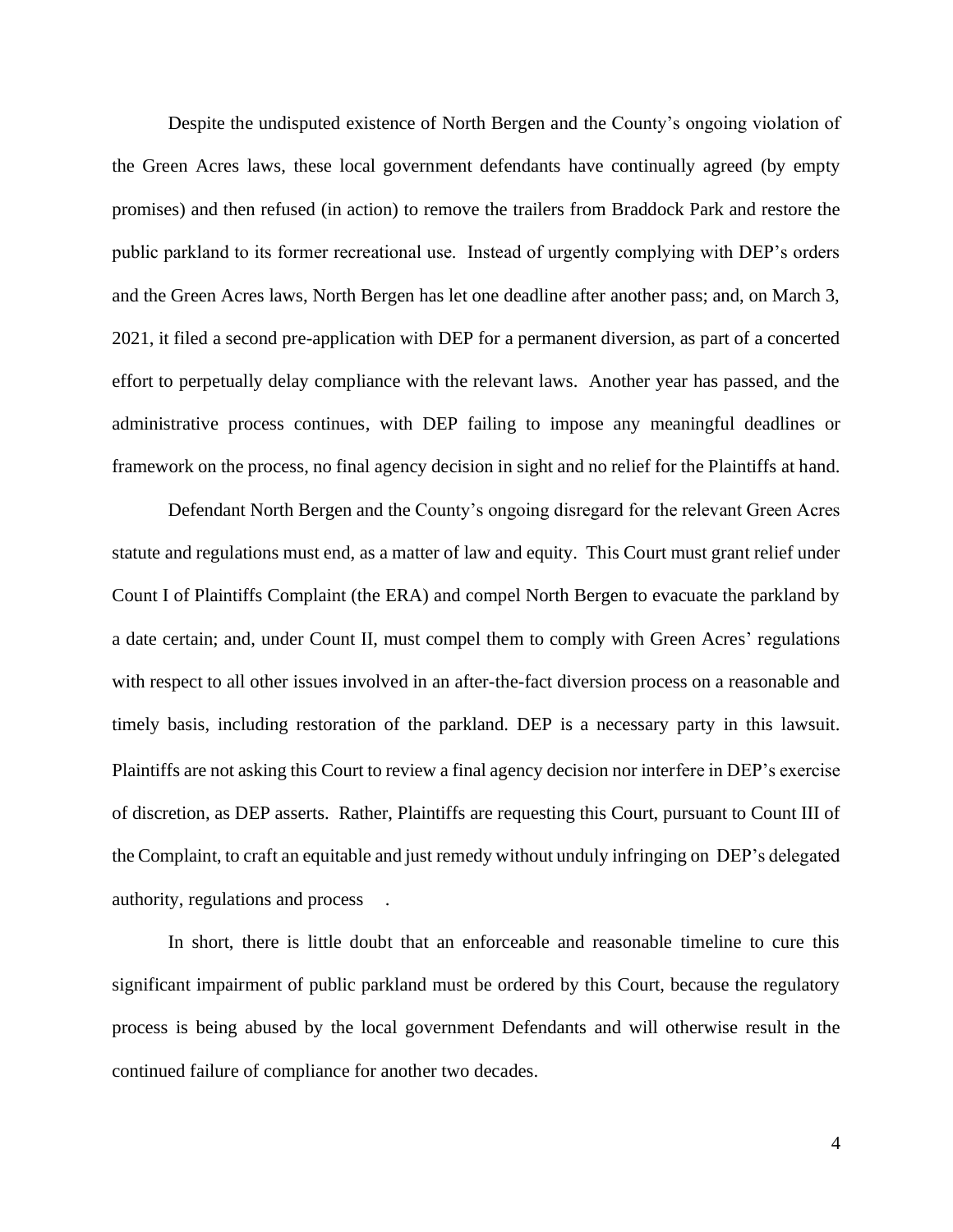#### **STATEMENT OF FACTS AND PROCEDURAL HISTORY**

Plaintiffs repeat and reassert the factual allegations set forth in Plaintiffs' Statement of Undisputed Material Facts, with exhibits A-V, which has been submitted with this Brief in Support of Summary Judgment and in Opposition to the Defendants' Motions to Dismiss for lack of subject matter jurisdiction and/or failure to state a claim, as if they are fully stated herein.

On. December 22, 2021, Plaintiffs filed a Complaint for Declaratory and Injunctive Relief against Defendants. The Complaint includes three counts: The first is lodged against North Bergen and Hudson County under the ERA. Count II is a mandamus action seeking an order compelling North Bergen and Hudson County to participate in the Green Acres diversion process in a diligent manner and on a timely basis; and the third count, brought against DEP, seeks relief for that agency's failure to enforce reasonable timelines on the process and to issue a final agency decision, for now over ten years.

In response to Plaintiffs' Complaint, Defendant DEP filed a Notice of Motion to Dismiss and Brief on February 9, 2022; and Defendants North Bergen, Hudson County, Mayor Nicholas Sacco and County Executive Thomas DeGise filed a similar motion on March 17, 2022.

Plaintiffs now respond to these Motions to Dismiss all three Counts of their Complaint, and submit a Cross-Motion for Summary Judgment on Counts I and II of their Complaint against the municipal and county defendants. Plaintiffs firmly believe that this Court has jurisdiction to hear their claim against DEP; it should not be transferred to the Appellate Division, if it should be transferred at all, without first developing an administrative record as to why DEP has permitted this diversion of parkland to continue unabated for over twenty-one years.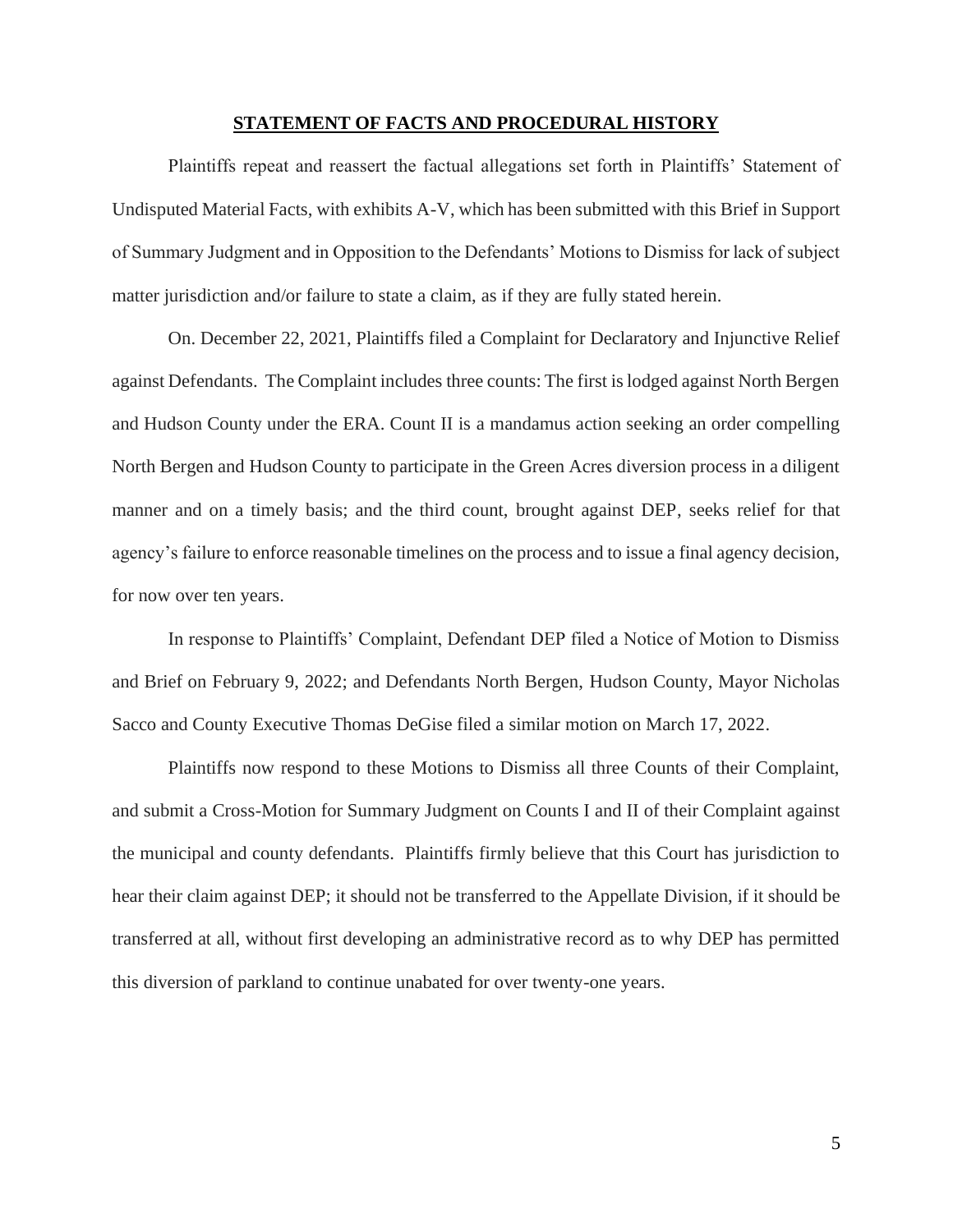### **LEGAL ARGUMENT**

# **I. SUMMARY JUDGMENT IS APPROPRIATE WHEN THERE ARE NO MATERIAL FACTS IN DISPUTE AND THIS MATTER INVOLVES ONLY QUESTIONS OF LAW.**

A moving party is entitled to summary judgment as a matter of law if the pleadings, depositions, and answers to the interrogatories and admissions on file show that there is no genuine issue as to any material fact challenged. R. 4:46-2. Blum v. Prudential Insurance Company of America, 125 N.J. Super. 195 (Law Div.), aff'd, 132 N.J. Super. 204 (App. Div. 1975). By its plain language,  $\underline{R}$ . 4:46-2 dictates that a court should "deny a summary judgment motion only where the party opposing the motion has come forward with evidence that creates a 'genuine issue as to any material fact challenged.'" Brill v. Guardian Life Ins. Co., 142 N.J. 520, 529 (1995). Furthermore, the court must consider whether the competent evidential materials presented, when viewed in the light most favorable to the non-moving party, are sufficient to permit a rational factfinder to resolve the alleged disputed issue in favor of the non-moving party. Id. at 540.

Counts I and II are ripe for summary judgment because there is no genuine issue as to any material fact. The only facts in front of the Court are: (1) When the unlawful diversion commenced: 2001 (Ex. R); (2) When DEP notified North Bergen and Hudson County of the illegality of their conduct: March 2011 (Ex. A); (3) When DEP, North Bergen and Hudson County first agreed that the trailers would have to be removed and the parkland restored: April 2011 (Exs. B and C); (4) When the first pre-application to remedy the after-the-fact diversion occurred: January, 2016 (Ex. R) (5); The number of deadlines to remove the trailers and restore the parkland that came and went unenforced: April 22, 2011 (Ex. A); August 2013, February 21, 2014 (Ex. D); and August 31, 2021 (Ex. F); (6) When North Bergen secured financial resources and approval of its plan to realign the schools so that the pre-K program will be housed in district elementary schools, facilitating the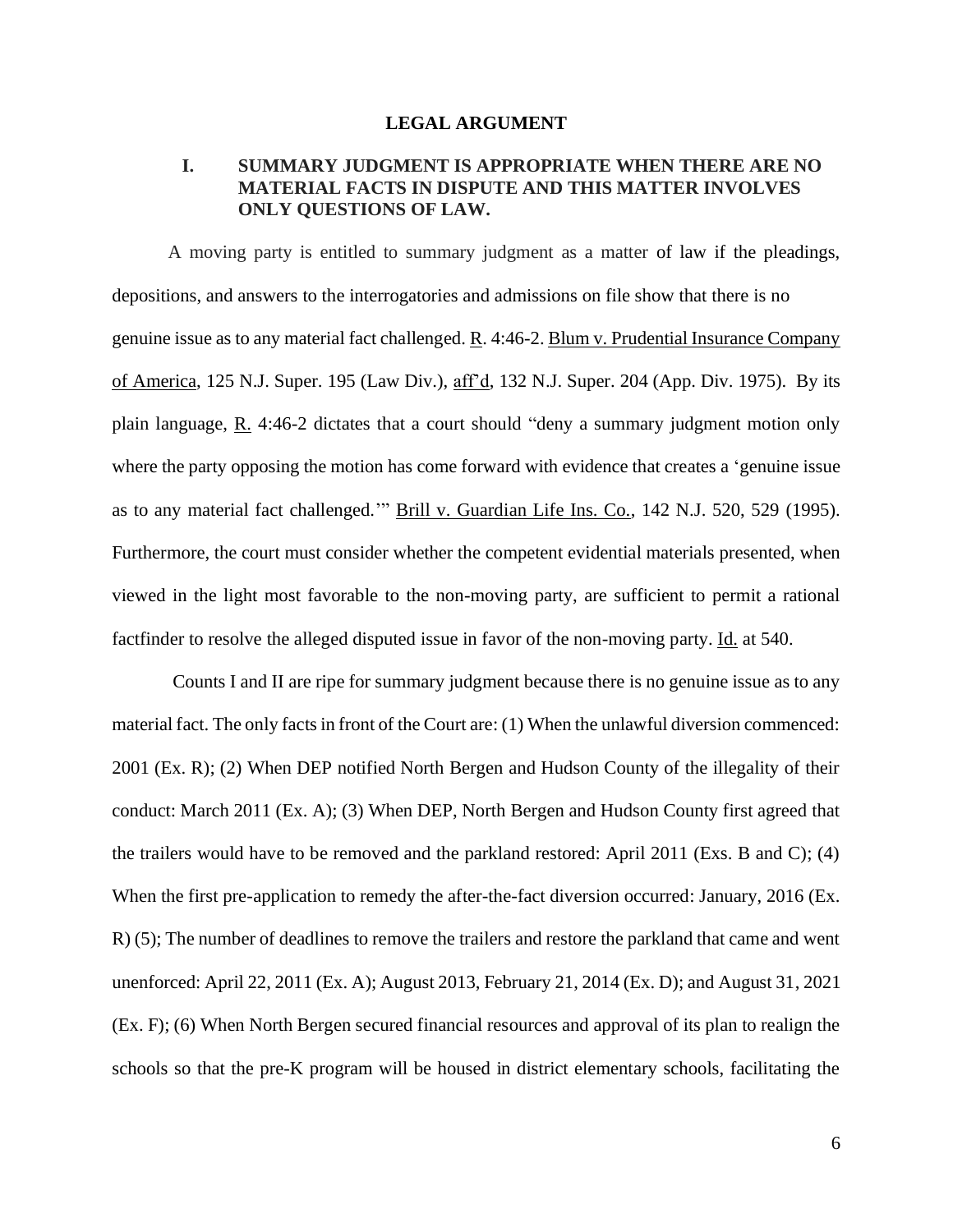removal of the trailers: October/December 2018 (Exs. O and P); and (6) When the second preapplication to now divert on a permanent basis was submitted: March 5, 2021 (Ex. T). See Statement of Undisputed Material Facts.

Defendants implicitly agree that this case does not involve any factual questions. Accordingly, they have moved to dismiss for lack of subject matter jurisdiction and failure to state a claim pursuant to  $R_1$ . 4:6-2. In deciding such motion, the Court accepts the Plaintiffs' version of the facts as true. Rumbauskas v. Cantor, 138 N.J. 173, 175 (1994). Of course, summary judgment is granted if the filings show that there is no genuine issue as to any material fact challenged and that the moving party is entitled to a judgment or order as a matter of law R. 4:46-2(c). In this way, Defendants' motions to dismiss can be understood as motions for summary judgment, because what they essentially seek is dismissal of the case on the undisputed facts.

Plaintiffs, on the other hand, seek, on the basis of these same undisputed facts, an Order compelling North Bergen and Hudson County to evacuate and restore the parkland by a date certain under the ERA, and an Order requiring the same defendants to complete their after-the-fact diversion application by a date certain or to respond to Green Acres' completeness questions on a timely basis. As a result, this matter is ripe for summary judgment. See e.g. Mack-Cali Realty Corp. v. State, 466 N.J. Super. 402 (App. Div. 2021) (summary judgement appropriate where State filed motion to dismiss and plaintiff cross-moved for summary judgment and there was no factual dispute); <u>D'Anastasio Corp. v. Twp. of Pilesgrove</u>, 387 N.J. Super. 241, 245, (App. Div. 2006) (prerogative writ complaints involving purely legal issues can be decided by summary judgment).

## **II. THIS COURT HAS JURISDICTION AND PLAINTIFFS HAVE STANDING TO ENFORCE THE ENVIRONMENTAL RIGHTS ACT AGAINST NORTH BERGEN AND THE COUNTY; AND THE COURT SHOULD ISSUE AN ENFORCEBLE TIMETABLE FOR THE**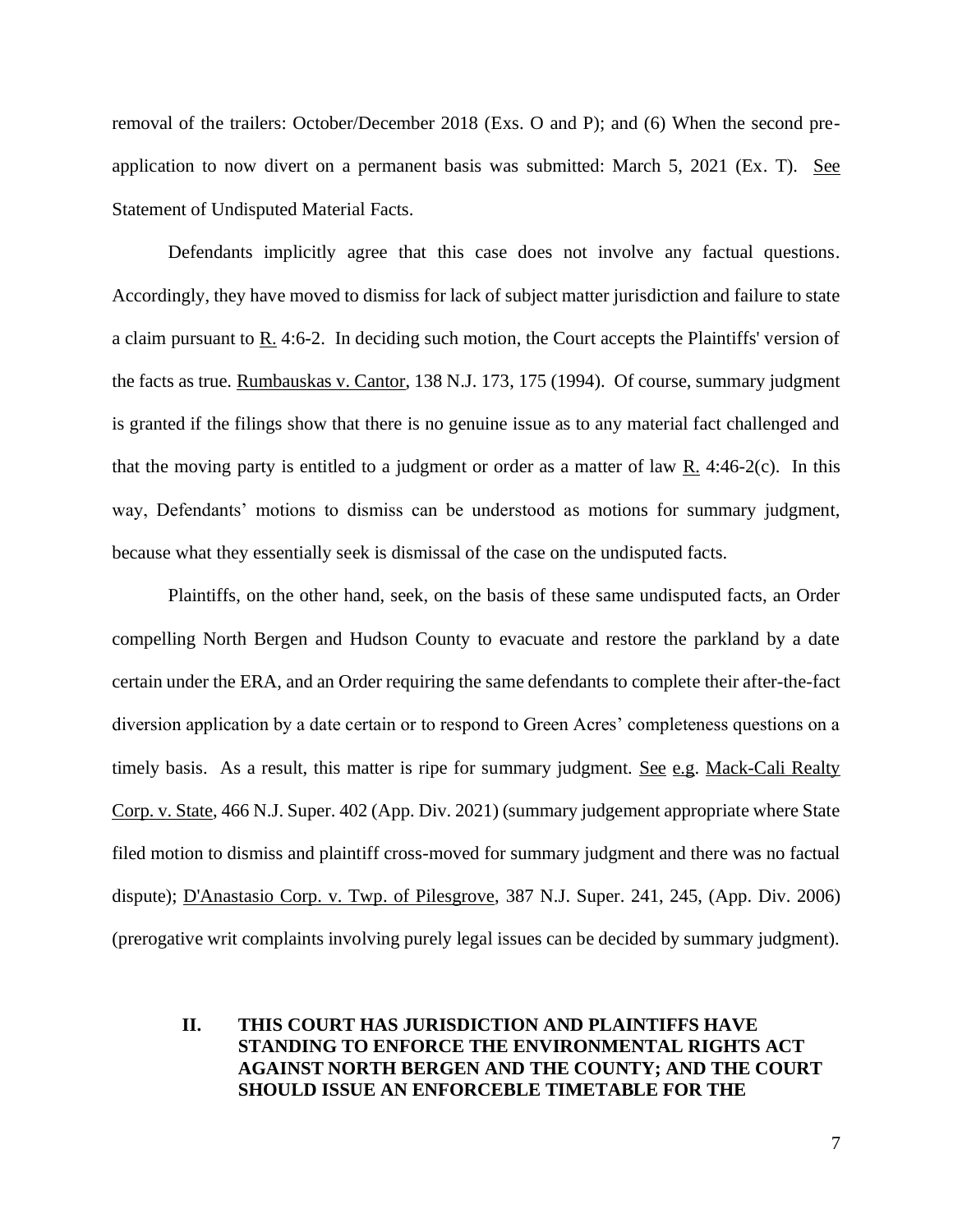## **TRAILERS TO BE REMOVED AND THE PARKLAND TO BE RESTORED.**

 The Township and County Defendants argue that the Plaintiffs' Complaint should be dismissed because "the DEP has primary and pre-emptive jurisdiction over environmental matters such as those presented herein." Twp./Co. Brief at 9. Similarly, the DEP argues that "... the authority to consider and determine the adequacy of an application for a diversion of Green Acres encumbered parkland is one requiring extensive agency expertise and discretion." DEP's Brief at 13. In addition, the DEP argues that it "has the discretion to utilize its limited enforcement resources as it sees fit." Id. at 14. For the reasons that follow, these arguments regarding DEP's primary and pre-emptive jurisdiction must be rejected. The Complaint is properly before this Court and justice requires immediate relief.

 The DEP generally has primary jurisdiction over applications to divert parkland that is otherwise dedicated by statute to be used solely for open space or recreation. But surely the "primary" and "pre-emptive" phase of the DEP's jurisdiction, in this instance, passed many years ago. Now -- after more than 21 years of what is admittedly an ongoing and unlawful impairment of Braddock Park -- these circumstances must now be addressed by this Court.

 It is a bitter irony that the Township and County Defendants assert that the Plaintiffs' instant Complaint must be dismissed because "The Township/County has been active and diligent in its responses to DEP's requests in the ongoing diversion process." Twp./Co. Brief at 9. And, it is the height of bureaucratic failure for the DEP to argue that the Complaint must be dismissed against it because "[t]he applicants are still in process of submitting their pre-application materials." DEP Brief at 14. Any reviewing tribunal must consider that these arguments are being made by entities that have allowed what they concede to be an unlawful impairment of Braddock Park to continue for over 21 years and running! These arguments must be rejected so this Court can now exert its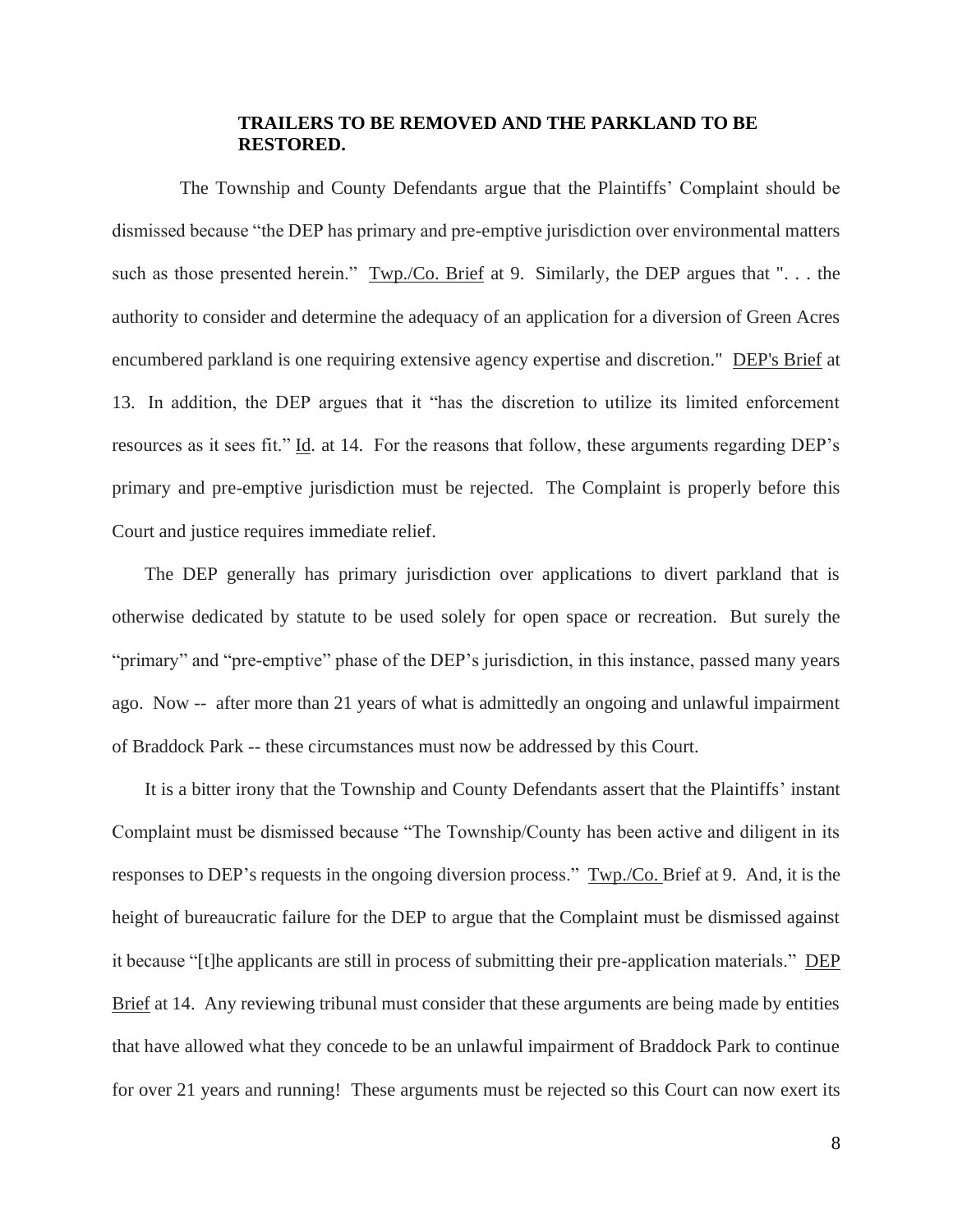equitable powers. Given the undisputed factual circumstances, this Court's exercise of its equitable powers in response to the instant Complaint is an absolute necessity.

 It has been held that "[p]rimary jurisdiction recognizes that both the administrative agency and the courts have subject matter jurisdiction, but for policy reasons, the agency should exercise its jurisdiction *first*." Borough of Closter v. Abram Demaree Homestead, Inc., 365 N.J. Super. 338, 348-49 (App. Div. 2004). Here, the DEP has already exercised its jurisdiction *first*. The DEP *first* ordered the Township and County Defendants to remove the unlawful trailers in 2011, 10 years after they had been unlawfully placed there, in 2001. Exactly how long do the Plaintiffs have to wait until DEP's *first* chance to exert its "primary" and "pre-emptive" jurisdiction has run its course? Plaintiffs respectfully but vehemently disagree with the Defendants' arguments that this Court is now deprived of subject matter jurisdiction over this continuing environmental violation. The fact that the diverted parkland is not emitting toxic waste does not make the situation less eligible for injunctive relief; though not creating an immediate health hazard, the continuing impairment of parkland has directly harmed the neighboring communities by depriving them of their recreational space, and in many ways, has also harmed the pre-school children who have had their first school experience in dilapidated trailers.

In addition, if this court were to permit this impairment to continue, it is likely to set a statewide precedent, causing enormous indirect and cumulative harm around the state as other municipalities see North Bergen parking public facilities in public parks without first following the requisite Green Acres procedures.

 The Plaintiffs thus seek equitable and appropriate relief based on the legislative intent of the Declaratory Judgment Law, N.J.S.A. 2A:16-56, and the Environmental Rights Act (the "ERA" or "Act"), N.J.S.A. 2A:35A-1 et seq. In the ERA, the legislature declared: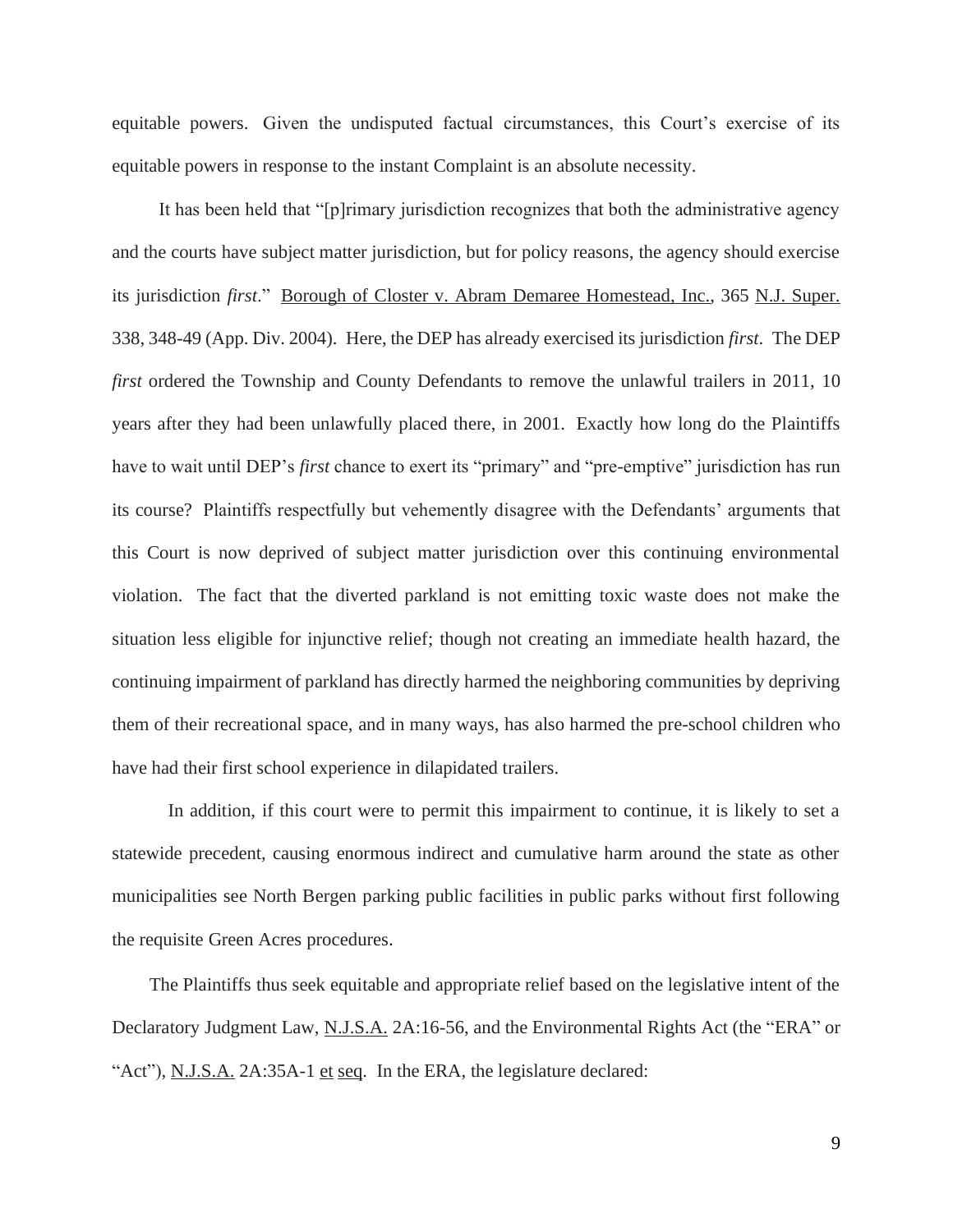. . . that the integrity of the State's environment is continually threatened by pollution, impairment and destruction, that every person has a substantial interest in minimizing this condition, and that it is therefore in the public interest to enable ready access to the courts for the remedy of such abuses.

[N.J.S.A. 2A:35A-2.]

 It has been held that "**The ERA creates a broad cause of action** which allows a party to seek 'declaratory and equitable relief against any other person for the protection of the environment, or the interest of the public therein, from pollution, impairment or destruction.' N.J.S.A. 2A:35A-4(b)." Raritan Baykeeper, Inc. v. NL Indus., 713 F. Supp. 2d 448, 458 (D.N.J. 2010) (emphasis added). In addition, the definition of "person" in the ERA unquestionably includes and envisions that DEP may be named as a defendant under the ERA. N.J.S.A. 2A:35A-3.

 Critically, Plaintiffs now rely on the expressed legislative intent to mandate that the ERA "shall be *in addition* to existing administrative and regulatory procedures provided by law." N.J.S.A. 2A:35A-12 (emphasis added). Therefore, contrary to Defendants' arguments regarding DEP's primary jurisdiction under the Green Acres laws, Plaintiffs are relying on the ERA as an "additional" authority to ask this Court to address the ongoing impairment of the public parkland in an equitable manner. In essence, "the statutory remedy is deemed *additional* to other legal remedies." Superior Air Prods. Co. v. NL Indus., 216 N.J. Super. 46, 60 (App. Div. 1987) (emphasis added).

In Superior Air Prods. Co., the Appellate Division held that "even where DEP enforces the Spill Act, a private cause of action may still lie if the effort provided by DEP enforcement proves insufficient." Id. at 61. The same logic applies here. Even though DEP retains its authority to administer the Green Acres laws and rules, the Plaintiff's instant Complaint is still appropriate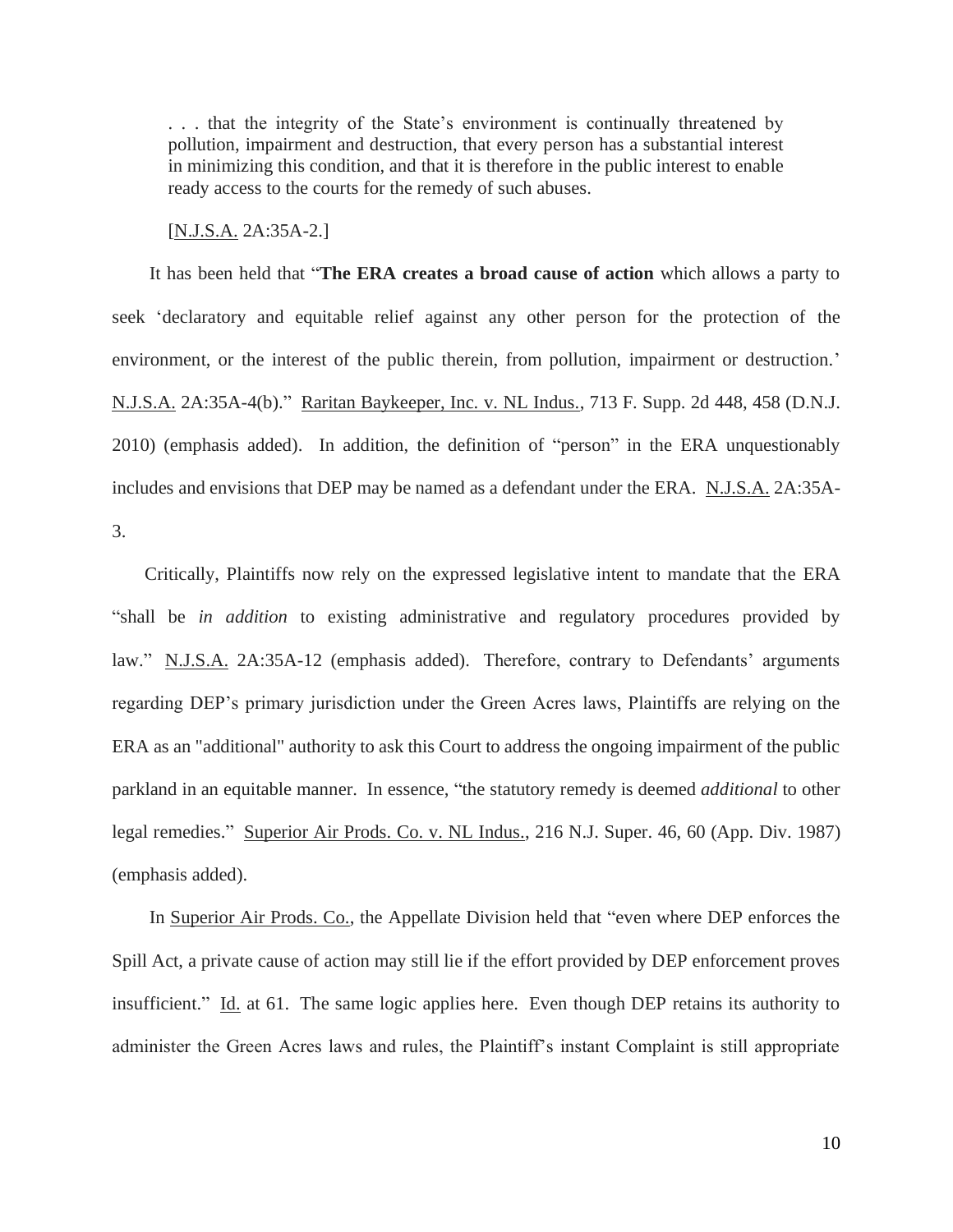before this Court because the efforts provided by the DEP have proven insufficient to correct what is undisputedly an ongoing violation of the Green Acres laws and regulations.

 Thus, the instant Complaint is properly based on the Declaratory Judgment Law and the ERA. Contrary to the Defendants' mis-reading of the Complaint, the DEP's continued review of the deficient diversion applications and the DEP's flaccid enforcement efforts have proven entirely *insufficient* and it is now time for this Court to exert its equitable powers over the Defendants.

Given the long and tortured procedural history of this ongoing environmental impairment, the Plaintiffs properly seek to avail themselves of their rights under the Declaratory Judgment Law and the ERA to request this Court now employ its equitable powers. Any remedy of this ongoing impairment must include the DEP, as it is a necessary or indispensable party under R. 4:28-1 and N.J.S.A. 2A:16-56. See Metz Family Ltd. P'ship v. Twp. of Freehold, 32 N.J. Tax 69, 78 (2020). The DEP does not deny that it has an interest in the subject matter of the Complaint, that any order will affect its interests, and that for many years it has entertained different iterations of questionable, incomplete, and unsupported diversion applications presented to it by the Township and County Defendants.

 It would be an injustice for this Court to dismiss the Complaint and force the Plaintiffs to await an endless administrative process while there now exists what can only be characterized as an undisputed, ongoing, and continuous violation of the Green Acres laws and regulations. The New Jersey Supreme Court has held that "When the legal rights of parties are clear, it is unjust and unfair to burden them with an administrative proceeding to vindicate their rights." Boss v. Rockland Elec. Co., 95 N.J. 33, 40 (1983). This Court has jurisdiction over the Plaintiff's claims, because it would be patently unjust and unfair to dismiss Plaintiff's Complaint at this juncture.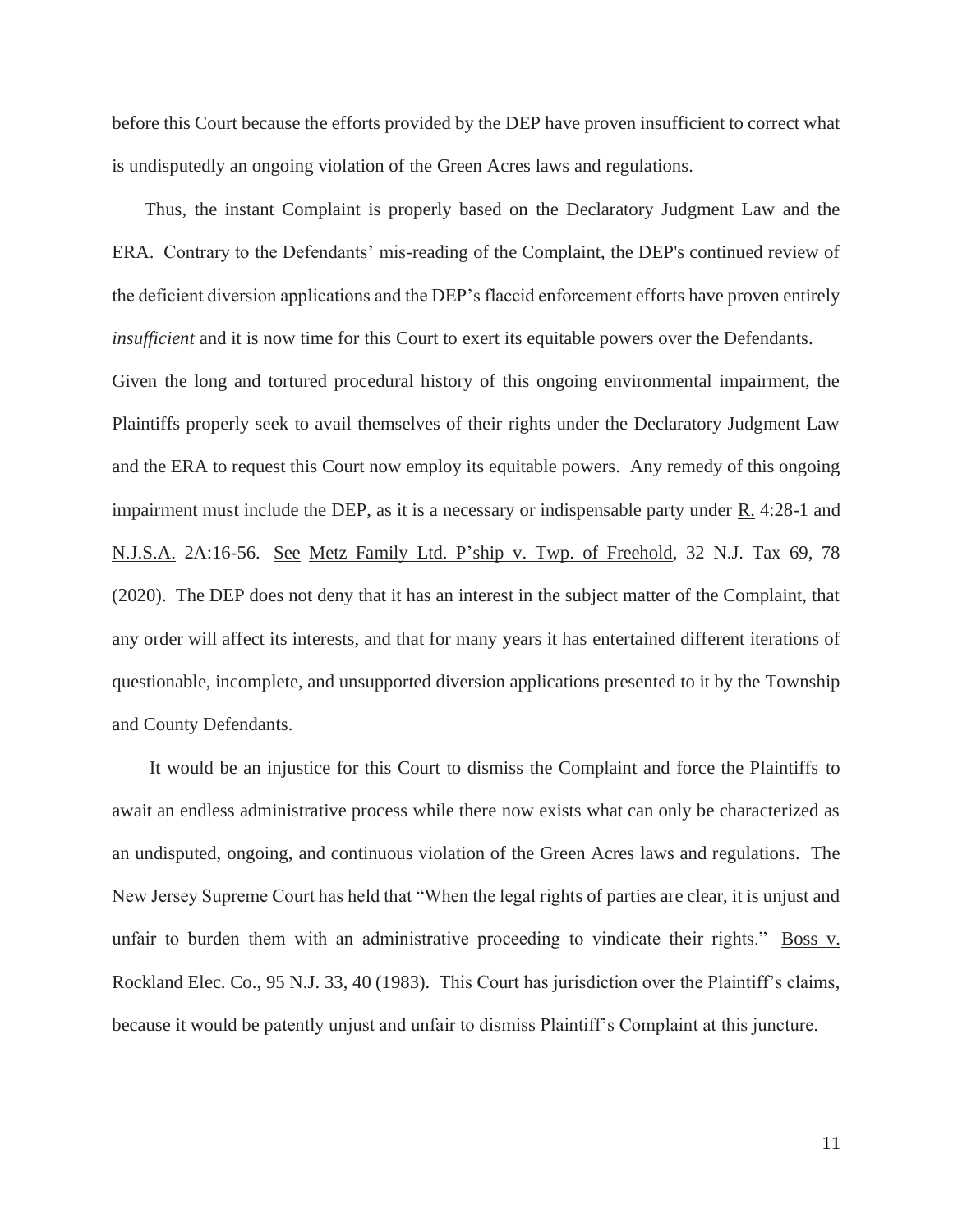Specifically, for this Court to find that DEP's jurisdiction necessarily preempts that of this Court, the Court must first find that the DEP has a reasonable or practical basis to continue to entertain the currently incomplete diversion application. But the still incomplete diversion application is futile, at least with respect to the question of when North Bergan will evacuate and restore the property to its former recreational use.<sup>1</sup> It is a sham effort designed by the Township to shield itself from the relief sought in this Complaint. The Defendants submitted the current iteration of the incomplete diversion application shortly after the Plaintiffs sent the ERA notice to all the Defendants. See SUMF ¶¶35-36; Steinhagen Cert. at ¶¶12-13. Clearly, the Defendants' strategy all along was to defend against this lawsuit by claiming that an administrative process was underway. The Court should recognize the never-ending administrative process for what it is and reject the Defendants' arguments. It is simply another delay tactic in a decades-long series of unjustified delays.

 The pending diversion application is also an unreasonable basis to deny this Court its jurisdiction over the allegations in the Complaint because the issues needed to be resolved by this court pursuant to the ERA do not need further factual development. North Bergen and DEP decided early on in the process that North Bergen would enter into a temporary lease with the County, and would take all steps necessary to place the pre-school program in an alternative building or to distribute among existing elementary schools, while finding replacement property and making lease payments in accordance with Green Acres regulations in order to make "legal"

<sup>&</sup>lt;sup>1</sup> Plaintiffs are not seeking relief with respect to other aspects of a diversion application that still need factual development and require DEP's expertise and may proceed but with a reasonable timetable imposed by this Court; that is, the issue of quantity and quality of replacement property, the approval of the lease between the County and Township, including the amount to be paid on an annual basis since 2011, if not earlier, whether such payments have been used by the County exclusively for recreational and open space purposes, and the terms of future restoration of the parkland.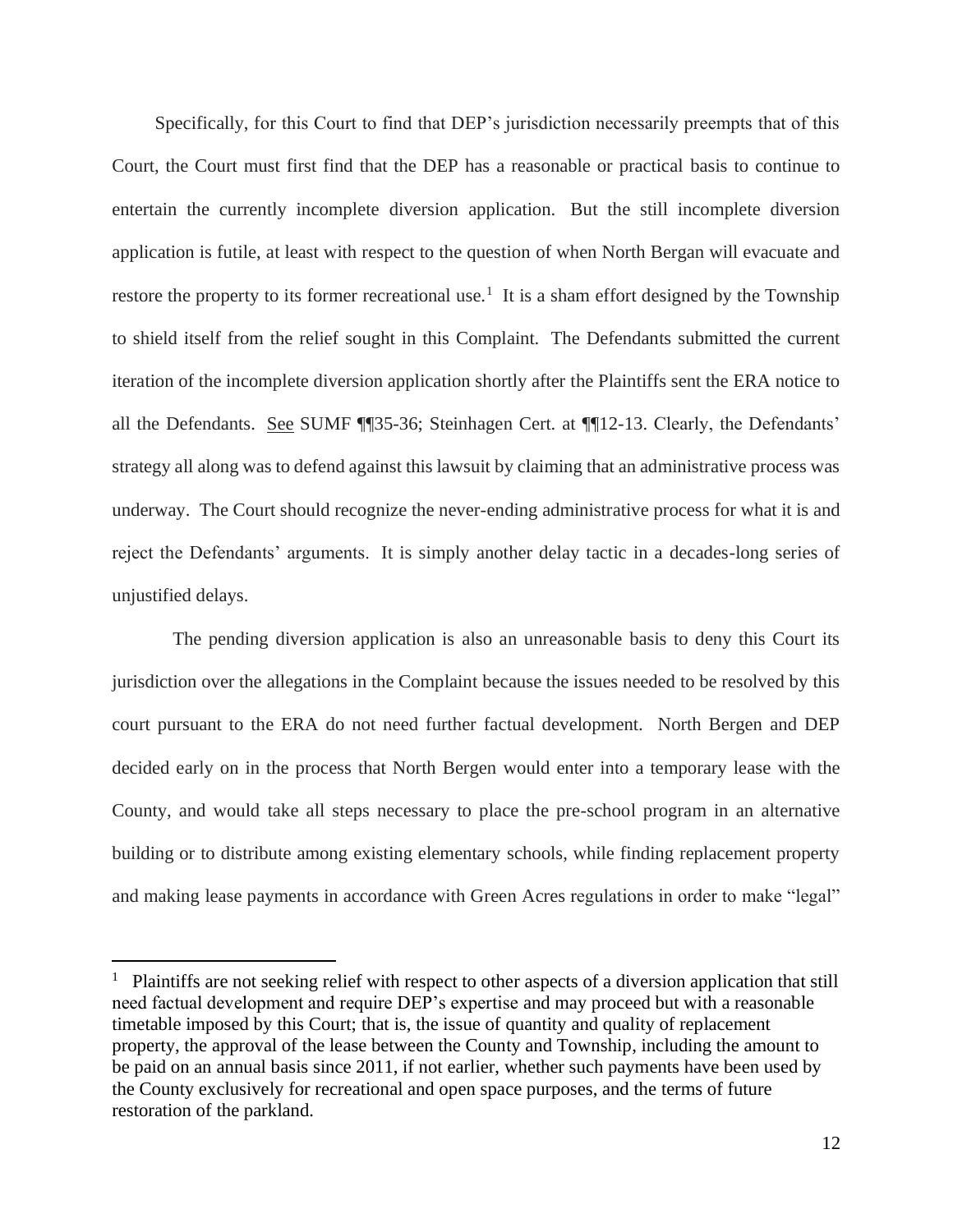what was clearly an unlawful diversion. The complicated issues entailed regarding securing educational funds or bonding to exercise eminent domain, purchase land and/or build a school or expand current elementary schools were never matters within DEP's expertise or jurisdiction, and still are not within their expertise to warrant referring this matter back to DEP.

 Nonetheless, as a necessary premise for the utility of the pending diversion application, the DEP relies on the legal test of whether a proposed application for a permanent diversion contains any "reasonable" alternatives, now that North Bergen has stated, after ten years, that it wants to keep the pre-school program in the park --- contrary to public sentiment, the 2018 bond referendum, the stated goals of its long-term facilities plan and its agreement with DEP since 2011. The requisite alternatives analysis that DEP typically follows provides that in order for the diversion application to be granted, the Defendants must demonstrate as follows:

… through the alternatives analysis required by N.J.A.C. 7:36-26.9(d)2, that there is no feasible, reasonable and available alternative to the disposal or diversion of funded or unfunded parkland. It shall be the Department's presumption that there is a feasible, reasonable and available alternative not involving parkland for the project for which an applicant seeks to divert or dispose of parkland. The applicant must rebut this presumption through the alternatives analysis in order to obtain the approval of the Commissioner and the State House Commission under this subchapter.

### $[N.J.A.C. 7:36-26.1(d)(2),$  (emphasis added).]

 However, with regard to this instant matter, as noted above, the DEP has already determined that there are reasonable alternatives available to the Township and County Defendants and, therefore, there is no basis for the Township and the County to apply, 10 years into the application, for a major permanent diversion of the parkland. See SUMF, ¶¶24-34. The Township and County Defendants finally in 2018 set in motion a long-term facilities plan, approved by DOE and funded by the residents, that will enable the placement of the entire pre-school program in the district elementary schools. It cannot now just say there is nowhere to place the children or the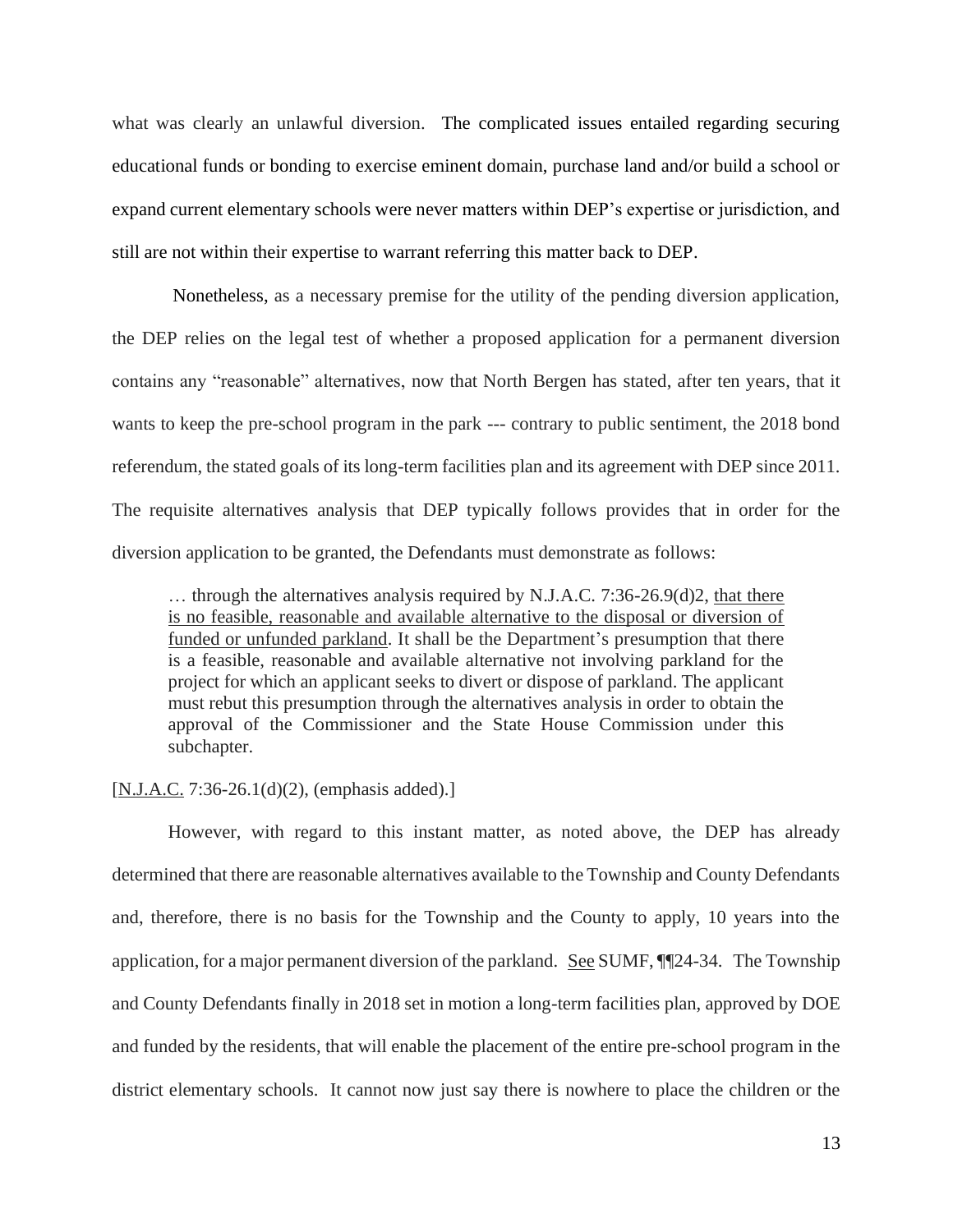trailers by relying on a self-created hardship (based on their actions over the last 21+ years) to reasonably overcome the presumption and previous determination by the DEP that there are reasonable alternatives to the diversion of this piece of Braddock Park.

Moreover, the question of whether North Bergen may rely on a self-created hardship in order to keep the pre-school program in the park is a legal question, and the doctrine of primary jurisdiction is therefore irrelevant. There is no doubt that this court is not bound by DEP's interpretation of a statute or its determination of a strictly legal issue. New Jersey DEP v. Exxon Mobile Corp., 420 N.J. Super. 395, 404 (App. Div. 2011); Pinelands Preservation Alliance v. State DEP, 436 N.J. Super. 510, 524-25 (App. Div. 2014). This is especially the case when "that interpretation is inaccurate or contrary to legislative objectives." G.S. Dep't of Human Servs., Div. of Youth and Family Servs., 157 N.J. 161 (1999). See also In re City of Atlantic City, 445 N.J. Super. 1, 11 (App. Div. 2016) (Court will not "yield" to agency's interpretation if it is "plainly unreasonable, contrary to language of act or subversive of Legislative intent").

Like all matters of law, this court must apply a *de novo* standard of review to an agency's interpretation of a statute, its regulations, or case law. Russo v. Bd. of Trustees, Police, 206 N.J. 14, 27 (2011); Toll Bros., Inc. v. Twp. of W. Windsor, 173 N.J. 502, 549 (2002); Pinelands Preservation Alliance v. State DEP, supra, 436 N.J. Super. at 525. See also Tumpson v. Farina, 218 N.J. 450 (2014) (legal determination of local official subject to *de novo* review). Because this court has *de novo* review of any legal questions that may pertain to this matter, DEP cannot use its regulatory authority to make a legal determination with respect to whether there are alternatives to a permanent diversion to keep Plaintiffs' request under the Declaratory Judgment Law and the ERA beyond the jurisdiction of the court.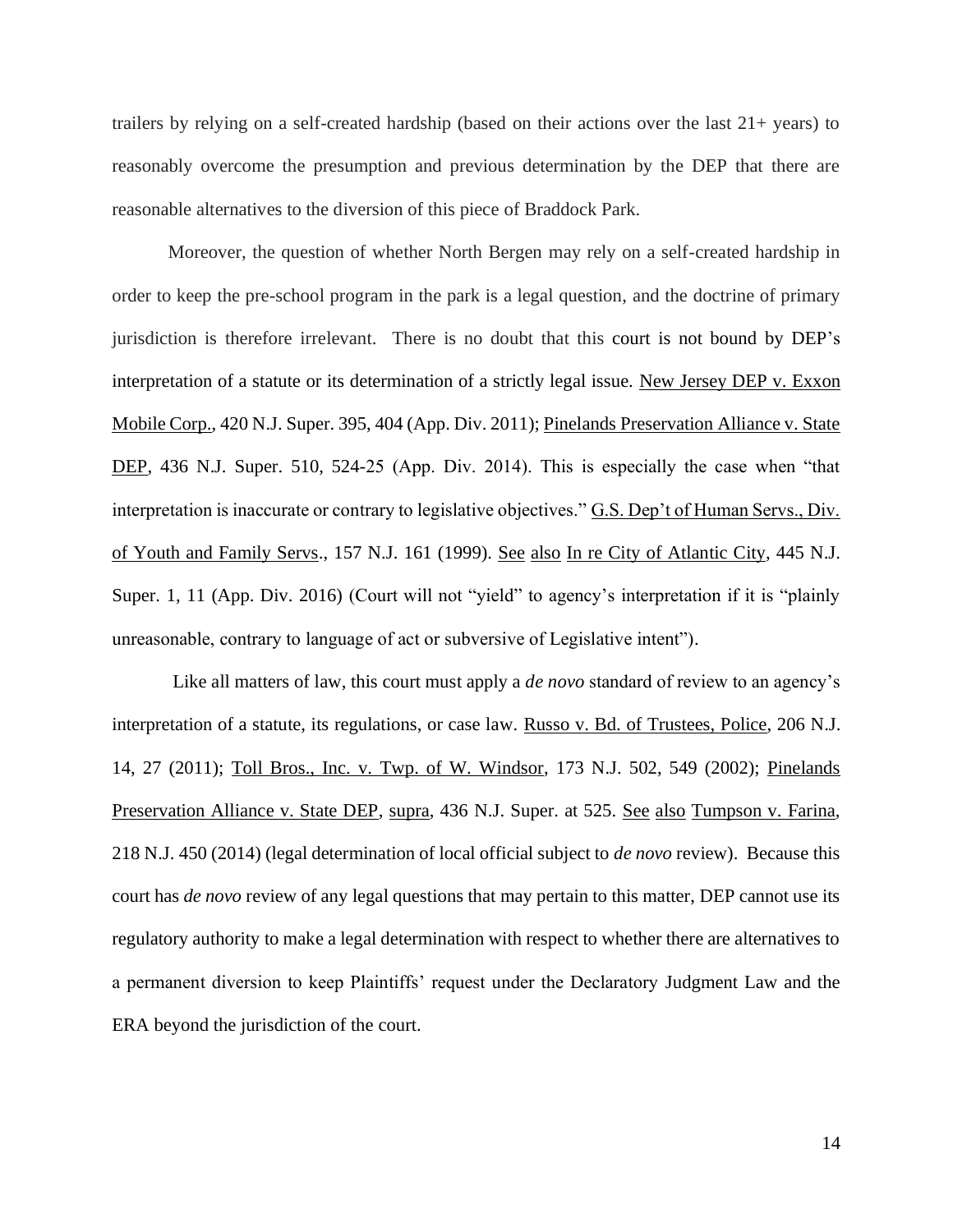Notwithstanding the above, Defendants' amended diversion application is obviously part of its legal strategy to further delay the inevitable removal of the trailers, and has no significant possibility of being granted.

# **III. THERE IS NO ADEQUATE ADMINISTRATIVE REMEDY FOR PLAINTIFFS TO EXHAUST TO END THE ONGOING IMPAIRMENT OF PARKLAND; AND, THIS COURT SHOULD COMPEL DEFENDANTS TO REMOVE THE TRAILERS FROM BRADDOCK PARK "IN THE INTERESTS OF JUSTICE."**

 In defense of their dilatory and abusive conduct, North Bergen and Hudson County, without any reference to the actual facts presented in this case, assert that "The Township/County has been active and diligent in its responses to DEP's requests in the ongoing diversion process." (Twp./Co. Brief at 9). They then go on to present the court with case law requiring a plaintiff to exhaust their administrative remedies and argue that the Plaintiffs' requests for relief are not ministerial in nature; again, without doing a factual analysis of the circumstances presented in this matter nor the nature of Plaintiffs' request for relief against the Township, let alone any of the Defendants. (Twp./Co. Brief at 20-27).

 In this case, Plaintiffs are requesting this Court to compel North Bergen to remove the trailers and restore the parkland, and to complete their after-the-fact diversion application in a timely manner. Both requests are ministerial in nature insofar as they simply require the Township to abide by a statutory obligation, and are not compelling them to exercise their discretion. Following DEP's directive to remove the trailers by a date certain, though a complicated process, is not a discretionary act; similarly, completing their pre-application may involve lots of decisions, staff resources and consultants, but it too is not discretionary. Furthermore, requiring Plaintiffs to exhaust their alleged administrative remedies, is futile; the DEP diversion process is a regulatory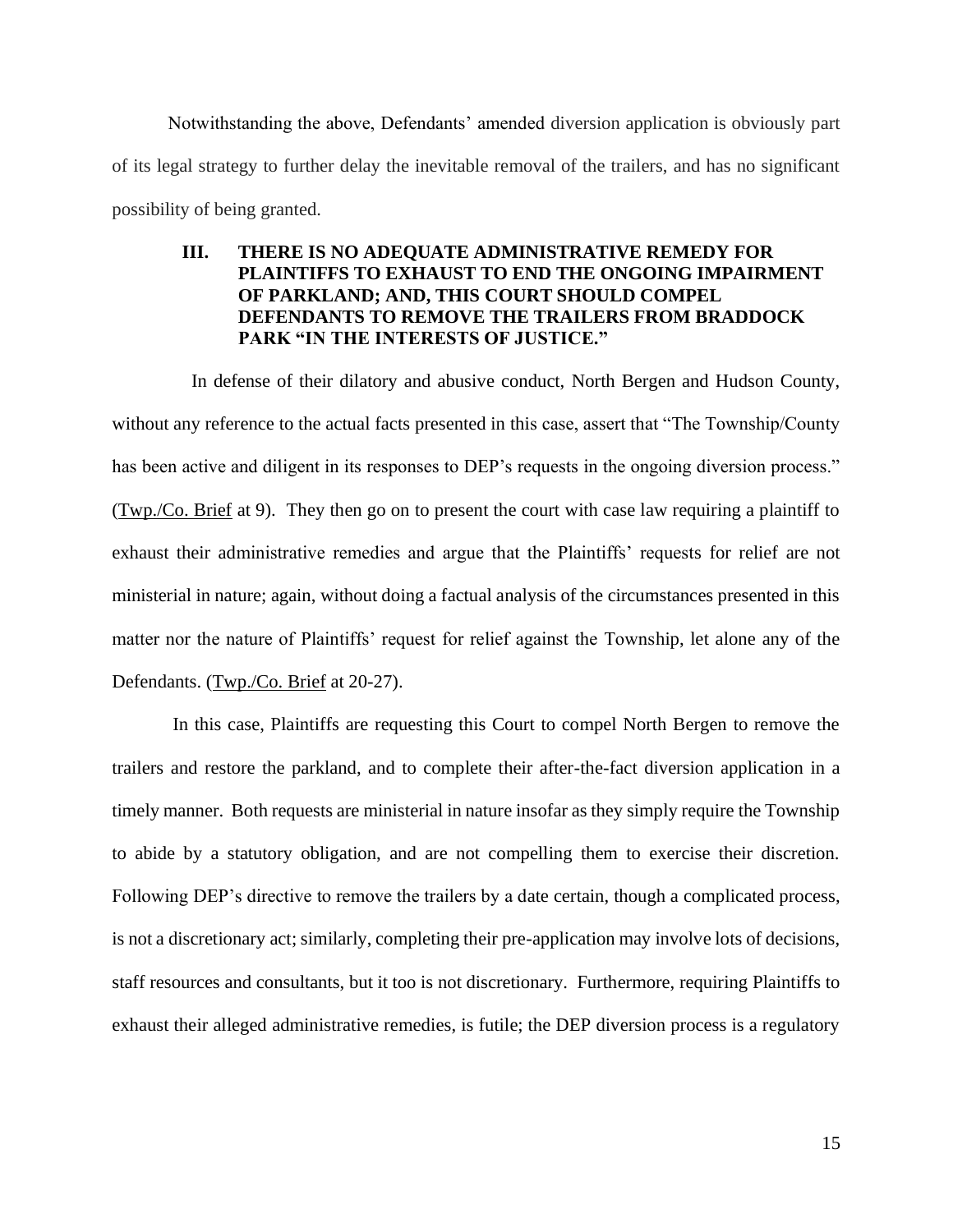process between a landowner and DEP, it is not an adequate remedy for members of the public, who are harmed by an impairment of parkland that has now existed for twenty-one years.

### Prerogative Writ of Mandamus

In addition to Plaintiffs right to compel North Bergen to remove the trailers under the

ERA, as established, supra Point II, Plaintiffs have a constitutional right to institute civil

proceedings to "safeguard against official wrong[doing]" and "to compel performance of a

public duty." Mullen v. Ippolito Corporation, 428 N.J. Super. 85, 104-106 (App; Div. 2012)

(quoting Garrou v. Teaneck Tyron Co., 11 N.J. 294, 302 (1953)).

Article VI, Section V, paragraph 4, of the New Jersey Constitution reads as follows:

Prerogative writs are superseded and, in lieu thereof, review, hearing and relief shall be afforded in the Superior Court, on terms and in the manner provided by rules of the Supreme Court, as of right, except in criminal causes where such review shall be discretionary.

The full meaning and scope of this provision is not evident from the plain language of the clause,<sup>2</sup> but must be garnered from the substantive nature of the various writs  $-$  the writs of *mandamus, certiorari*, *prohibition* and *quo warrranto* -- as they developed under common law. These writs constituted a series of remedies "by which officials and bodies in the executive branch of government at local and higher levels were kept within their respective spheres and were held to methods prescribed by law." Ward v. Keenan, 3 N.J. 298, 302 (1949).

<sup>2</sup> On the face of this clause, one can conclude (1) that prerogative writs were superseded in the 1947 Constitution, and (2) that "the review, hearing and relief" associated with such writs "shall be afforded in the Superior Court," but "on terms and in the manner provided by rules of the Supreme Court, as of right." Ibid. Why these writs were superseded is not answered in the clause itself, but case law makes clear that "widespread dissatisfaction" with certain aspects of their implementation was the primary cause; and safeguarding individual rights against public officials and governing bodies, while avoiding such procedural defects, was the goal behind the change. Ward v. Keenan, supra, 3 N.J. at 303, 308.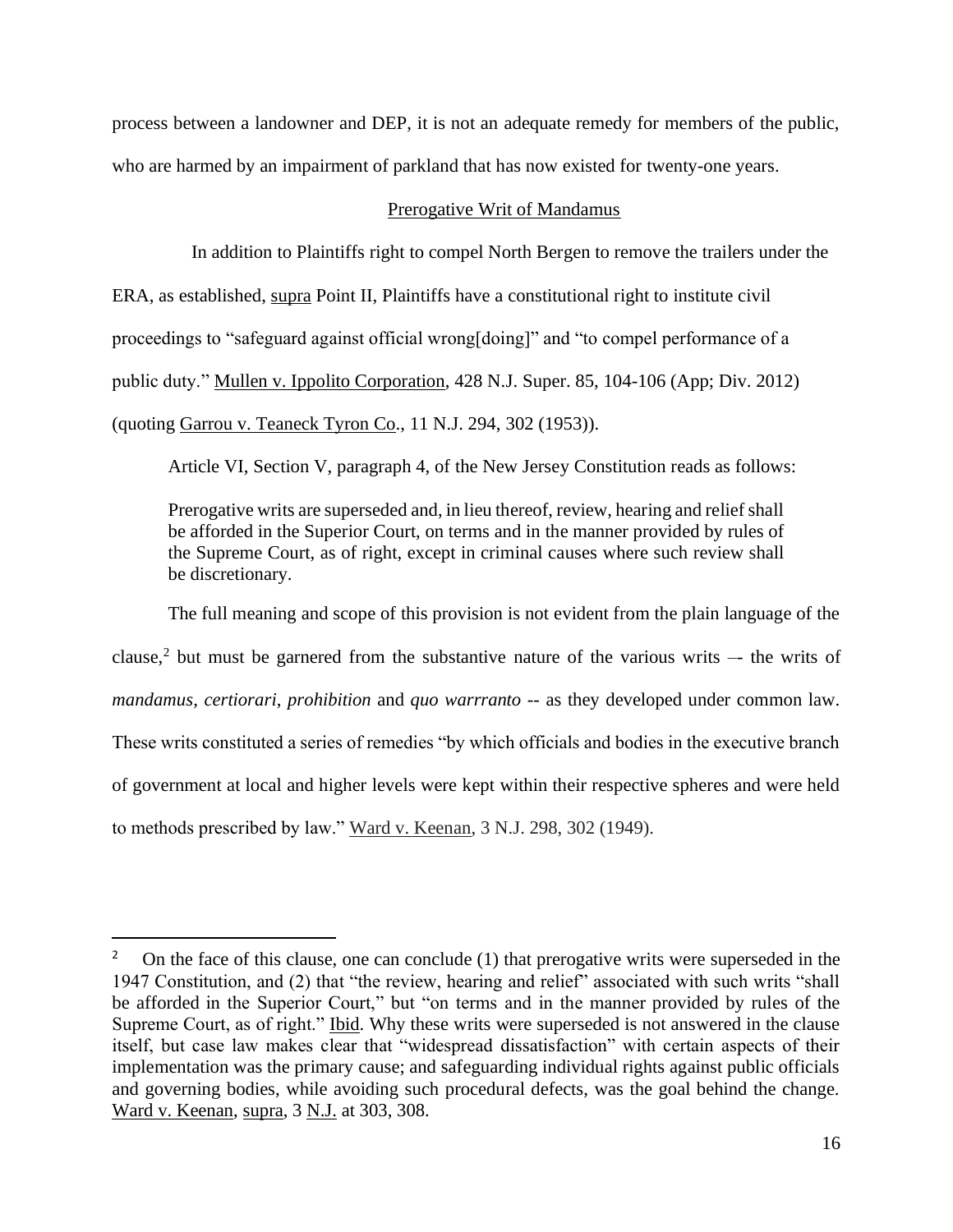In particular, throughout the 19<sup>th</sup> Century, New Jersey courts had taken "in almost every respect a more liberal view of the province of the writ than the courts of other commonwealths." Id. at 305-306 (citation omitted). And, the special significance of the broad scope of such writ, as applied in New Jersey, in protecting an aggrieved citizen from almost every form of improper official action was particularly noted. Id. at 306. As early as 1876, the variety of uses to which the various writs were used in civil matters was summarized by Justice Dixon in, Ferry v. Williams,

41 N.J.L. 332, 338 (Sup. Ct. 1879):

These cases seem to indicate that with us the exception to the rule is extended so far as to justify this court in acting by mandamus, . . . at the instance of private persons, for the redress or prevention of public wrongs by public bodies and officers, whose official sphere is confined to some political division of the state, whenever the applicant is one of the class of persons to be most directly affected in their enjoyment of public rights, and the public convenience will be subserved by the remedy desired. The general indifference of private individuals to public omissions and encroachments, the fear of expense in unsuccessful and even in successful litigation and the discretion of the court, have been, and doubtless will continue to be, a sufficient guard to these public officials against too numerous and unreasonable attacks.

See also Switz v. Middletown, 23 N.J. 580, 625 (1957) (right to be heard to challenge government action is constitutionally assured, Art. VI, Sec. 5, ¶4, yet the nature and scope of the relief depends upon the application of principles which control the granting of the writ, such as a *mandamus)*.

Accordingly, this court must be very circumspect when deciding whether to shut the court house doors to citizens, such as Plaintiffs, who are trying vindicate important public rights and hold their local government officials accountable, when they obviously have received no relief elsewhere for so long.<sup>3</sup>

<sup>3</sup> It is also established that Plaintiff's joinder of their claims for (1) injunctive and declaratory relief under the ERA and (2) relief in lieu of mandamus is proper. N.J. Const. (1947) Article VI, §2, ¶4 states: " Subject to rules of the Supreme Court, the Law Division and the Chancery Division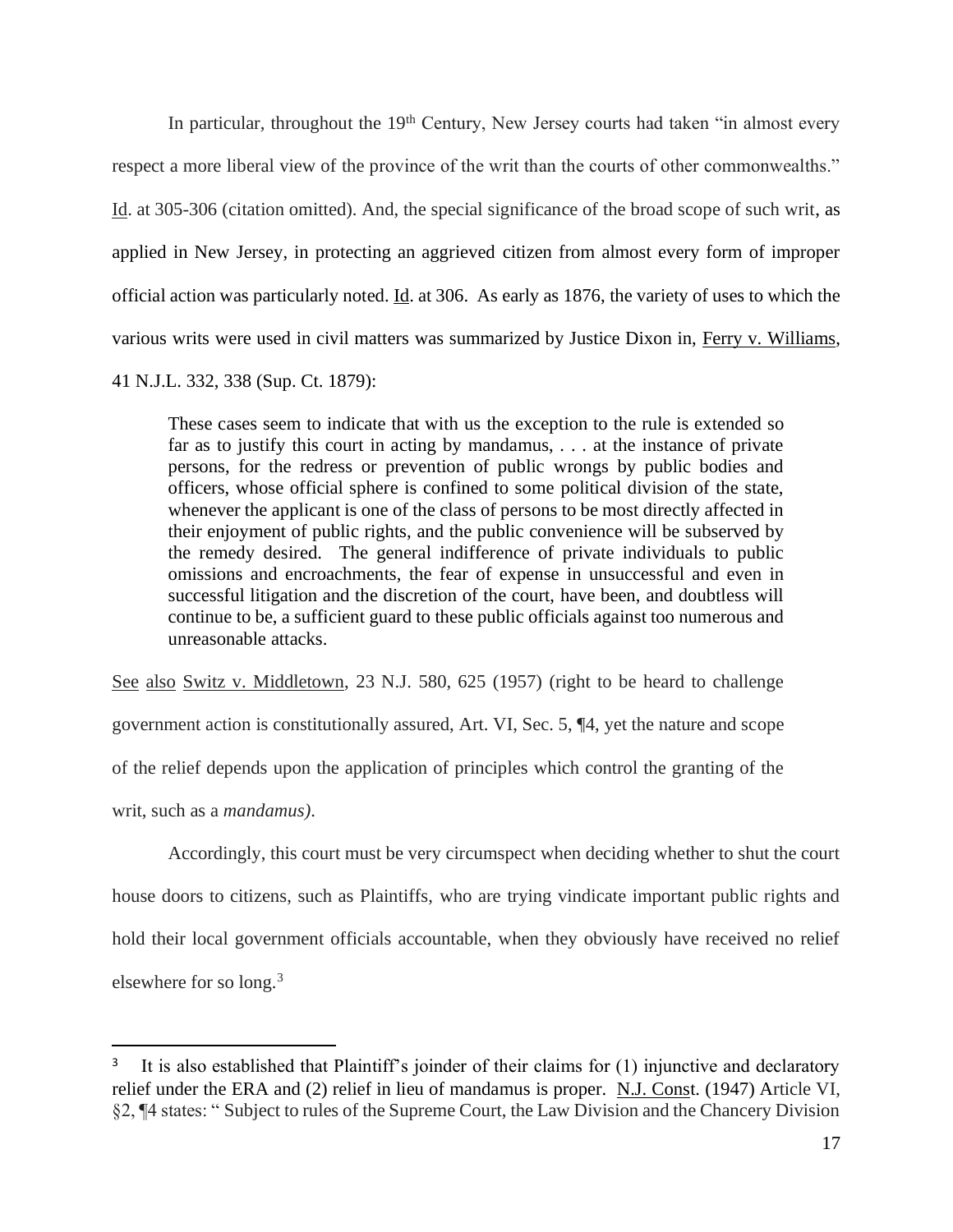### Exceptions to the Exhaustion Requirement

Today, R. 4:69 governs Actions In Lieu of Prerogative Writs. Consistent with the common law, R. 4:69-5 requires:

Except where it is manifest that the interest of justice requires otherwise, actions under R. 4:69 shall not be maintainable as long as there is available a right of review before an administrative agency which has not been exhausted.

In addition,  $R$ . 4:69-6(a), provides that "No action in lieu of prerogative writs shall be commenced later than 45 days after the accrual of the right to the review, hearing or relief claimed, except as provided by paragraph (b) of this rule.<sup>34</sup> Accordingly, **R**. 4:69 (i) implements a person's constitutionally protected right of access to the Superior Court to challenge all government action and secure declaratory and injunctive relief, but (ii) places jurisdictional time limitations on that right, and (iii) conditions it on the exhaustion of administrative remedies.

 It is axiomatic, however, that the exhaustion of remedies requirement is neither jurisdictional nor absolute. Matawan v. Monmouth County Bd. of Taxation, 51 N.J. 291 (1968) (legal question of constitutionality not requiring county board's expertise does not require

shall each exercise the powers and functions of the other division when the ends of justice so require, and legal and equitable relief should be granted in any cause so that all matters in controversy between the parties may be completely determined." See also O'Neill v. Vreeland, 6 N.J. 158, 165 (1951) (the "jurisdiction of the Law and Chancery Divisions being the same"); Garrou v. Teaneck Tyron Co., supra 11 N.J. at 305 ("joinder of such claims, in appropriate circumstances such as those presented in the instant matter . . . will serve the ends of sound judicial administration"); Vineland Shopping Center v. De Marco, 35 N.J. 459 (1961) ("both trial divisions of the Superior Court are required to employ the same principles of justice"); Ward v. Merrimack Mutual Fire Ins. Co., 312 N.J. Super. 162 (App. Div. 1998) (the 1947 Constitution empowers both the Law and Chancery Divisions with co-equal, and often concurrent jurisdiction).

<sup>&</sup>lt;sup>4</sup> In this matter, given the continuous, ongoing nature of North Bergen's unlawful impairment of parkland, the Defendants do not raise the issue of timeliness; in fact, they take the position that this matter is not ripe for adjudication since DEP has not made a final agency determination. Twp./Co. Brief at 17. But, this notion of ripeness ignores the fact that North Bergen has been unlawfully occupying the parkland continuously now for twenty-one years.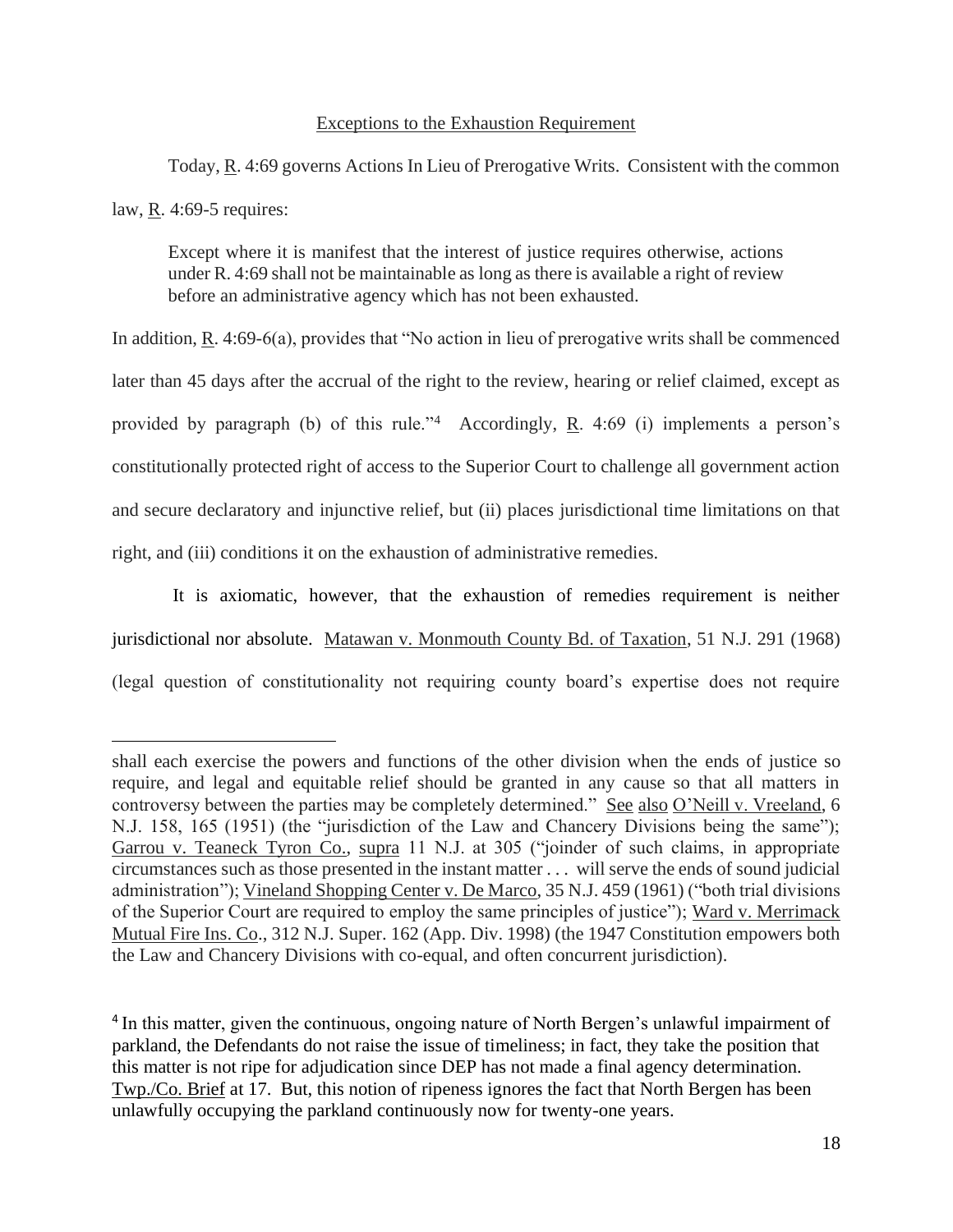compliance with administrative appeal process). The "interests of justice" qualification confers discretion on the court before which the rule is raised. See e.g., Baldwin Constr. Co. v. Essex, 16 N.J. 329 (1957) (permitting landowners to seek relief directly under Art. VI, Sec. 5, ¶4, from what is asserted to be discrimination in assessments without requiring exhaustion of administrative remedies under R. 4:69-5's language "in the interest of essential justice"); Keane v. Twp. of Monroe, 25 N.J. Tax 479 (Tax Ct. 2010) (exhaustion of administrative remedies not required when taxpayer is seeking prospective relief based on entire assessment list, and not a revision of an assessment already made); and J.H. Becker, Inc. v. Township of Marlboro, 82 N.J. Super. 519, 526-27 (App. Div. 1964) (challenge to assessor's overall procedures, as contrasted with assessment of a particular parcel of real property, does not require exhaustion of administrative remedies).

Rather, R. 4:69-5 "vests discretion in the trial court to determine whether the interests of justice require that the process of administrative appeal be by-passed, and no rigid formula can be prescribed for the exercise of that discretion." Redeb Amusement, Inc. v. Hillside, 191 N.J. Super. 84 (Law Div. 1983) (citing Durgin v. Brown, 37 N.J. 189, 203 (1962)). Case law is clear that when *only questions of law* are at issue, exhaustion of administrative remedies may be viewed as resulting in useless delay. 21<sup>st</sup> Century v. D'Alessandro, 257 N.J. 320, 322 (App. Div. 1992); see also Levin-Sagner-Orange v. Rent Leveling Board, 142 N.J. Super. 429 (Law Div. 1976) (where only issue was "novel question of whether the HUD regulation, if valid, preempts the application of the Orange rent leveling ordinance to plaintiffs," they were not required to apply for administrative relief before the court could intervene); and, when plaintiffs are challenging an action of the local authorities, such as here, the *futility* of requiring that local administrative remedies be exhausted is apparent.  $21^{st}$  Century v. D'Alessandro, supra, 257 N.J. at 323. In addition, courts have also noted that cases involving "*important public rather than private interests*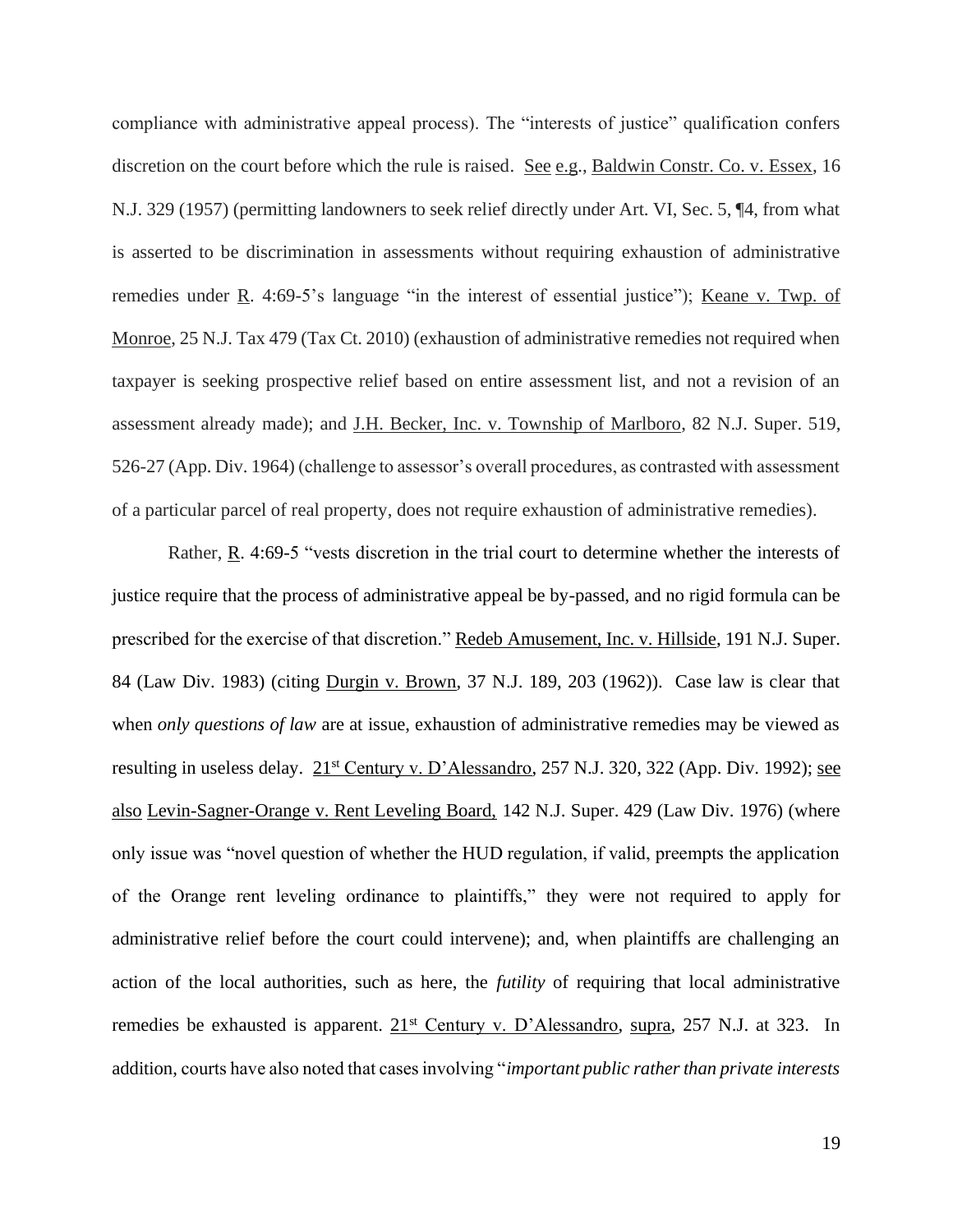which require adjudication or clarification" have satisfied the "interests of justice" standard in R. 4:69-5. See Mullen v. Ippolito Corp., supra, 428 N.J. Super. at 85 (where plaintiffs complained to relevant municipal officers for over 13 years and violations of the zoning and public safety laws remained unabated).

In this case, all three exceptions apply: First, Plaintiffs' claims involve an important public right: the right of access to dedicated recreational parkland that cannot be eliminated simply because local officials deem it convenient to do so, have the ostensible authority to do so, and have the political power to prevent federal or state enforcement. Plaintiffs, their members and the residents of North Bergen and Hudson County have for twenty-two years lost the use of a ballfield and public parking that may seem insignificant to government officials, but represents a major loss for those living in a dense, urban environment such as North Bergen.

Second, there is no factual dispute posed in this mandamus action against North Bergen and Hudson County. All parties agree that (1) the occupation of the parkland by North Bergen constitutes an unlawful diversion of dedicated parkland. and (2) North Bergen is currently in the process of implementing a long-term educational facilities plan, approved by the NJ DOE in October 2018, that is designed to solve the problem of physical space for the pre-K program. To the extent any legal issue exists, it is whether defendants, who willfully have not used their authority or resources to provide permanent facilities for the pre-K program to date, should be estopped from changing their commitment to remove the trailers from Braddock Park simply because it is, perhaps, more convenient for them to maintain the status quo. This is an after-thefact diversion, and after-the-fact does not necessarily mean permanent, especially in this case, where local officials have maintained since 2001 (until August 2020) that the diversion is intended to be temporary. See e.g., Hirsch v. Amper Fin. Servs., LLC, 215 N.J. 174, 189 (2013) (Estoppel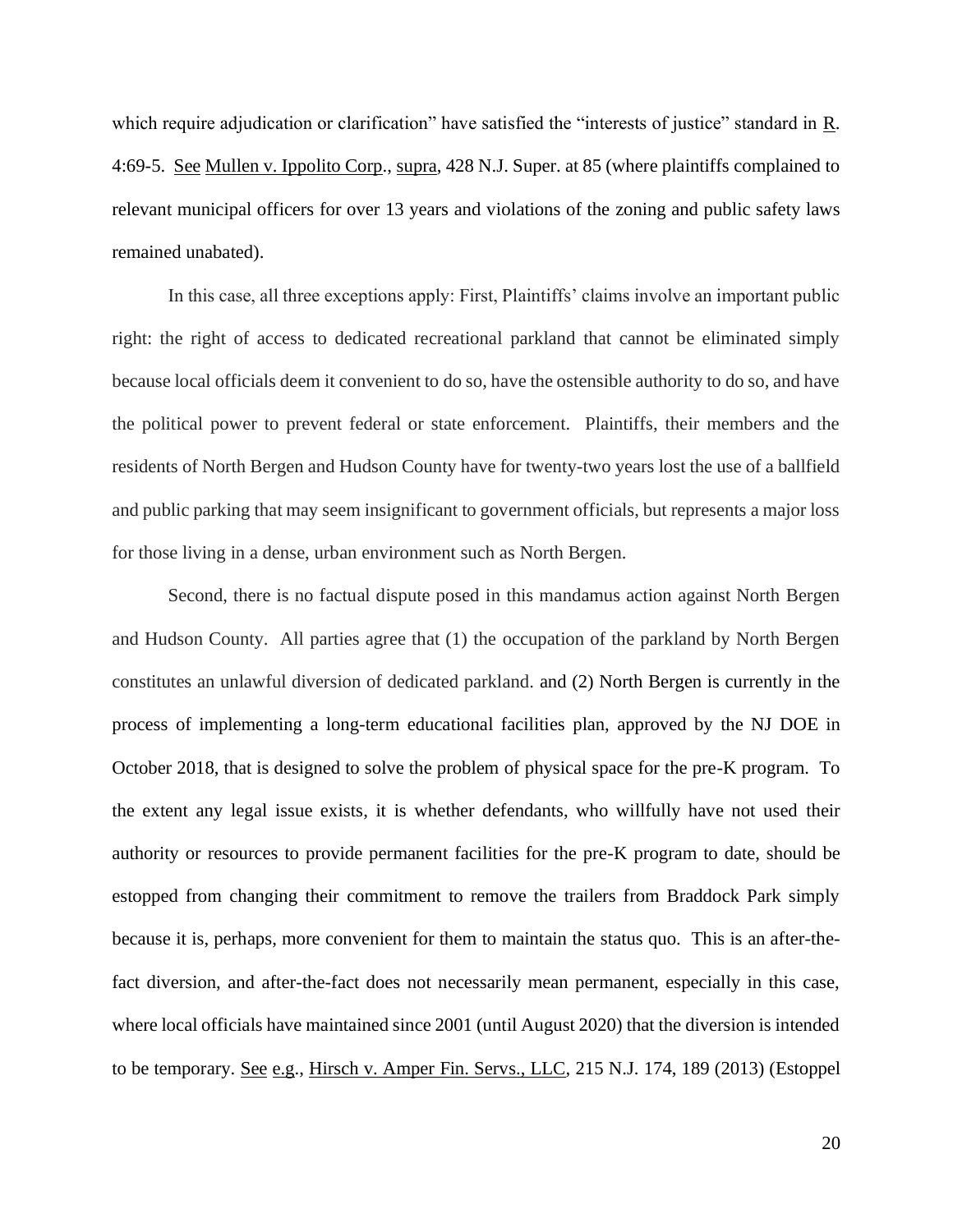"is designed to prevent a party's disavowal of previous conduct if such repudiation would not be responsive to the demands of justice and good conscience") (quoting Heuer v. Heuer, 152 N.J. 226, 237 (1998)); In re Johnson, 215 N.J. 366, 379-80 (2013) ("Equitable estoppel is designed to prevent disavowal of prior conduct if a change of course would be unjust"); W.V. Pangborne & Co. v. N.J. Dep't of Transp., 116 N.J. 543, 562 (1989) ("We have similarly insisted that government adhere to strict standards in its contractual dealings . . . [prohibiting] conduct that seems inconsistent with the notion that government must act fairly and 'with compunction and integrity'" ); and Vogt v. Belmar, 14 N.J. 195, 205 (1954) (While not applied as freely against the public as in the case of private individuals, the doctrine of estoppel may be invoked against a municipality to prevent manifest wrong and injustice). Accordingly, North Bergen, Mayor Sacco, Hudson County, and County Executive DeGise should be estopped, as a matter of law and equity, from converting this temporary diversion into a permanent diversion and should not be permitted to assert that it is impossible to relocate the pre-K program out of the park, when any such hardship, if any, has been self-imposed.

Finally, there is also no local administrative remedy available through which Plaintiffs are able to challenge the Township's and County's actions; and the DEP administrative process that all Defendants propound must be exhausted is neither a remedy through which the public is able to force the cessation of the unlawful diversion, nor an adequate one. The administrative diversion process, which was not initiated by North Bergen until 2016 --16 years after the diversion commenced and 5 years after DEP notified Defendants of the violation – is designed primarily to address compliance issues arising from an after-the-fact diversion, such as the extent and nature of replacement property and lease payments made by North Bergen to Hudson County, which are required to be used solely for recreational purposes. It is a non-adversarial process between the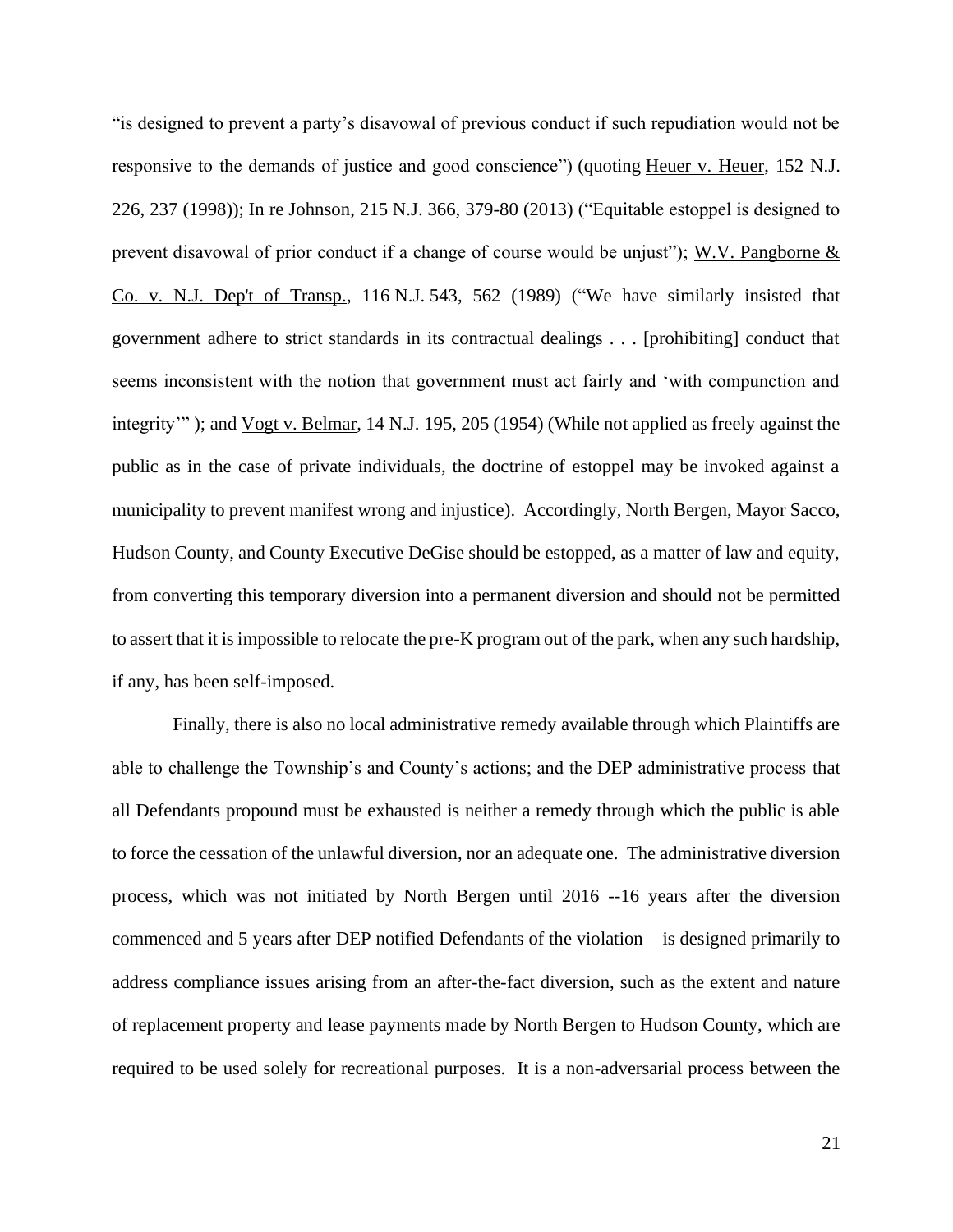applicant owner of property and DEP; a process in which the public has the opportunity to speak at a "scoping hearing" and a second hearing when a final application is filed, but members of the public are not parties and have no ability to control the proceedings. This procedure is a forum for the landowner and DEP to resolve matters, and Plaintiffs do not have the ability through this proceeding to stop an unlawful diversion from continuing. The public has little say over the administrative diversion process, and as the facts of this case indicate, Plaintiffs' participation in this process has been futile. DEP's directives to evacuate the parkland go unenforced, and North Bergen has effectively prevented DEP from reaching a final agency decision, which would have to be approved by the DEP Commissioner and the State House Commission, before Plaintiffs would have recourse to the courts. Requiring Plaintiffs to exhaust an administrative remedy that, under the circumstances, is neither adequate nor a remedy is not "in the interests of justice."  $R$ . 4:69-5.

 In short, North Bergen and Hudson County have violated the Green Acres statute first by failing to apply for a diversion in 2001 and then failing to notify DEP about its illegal diversion; and once caught in 2011, have abused the administrative process for the past ten years. ( $E.g.,$  by failing to adhere to the terms of its initial 2011 lease, including removing TCUs by July, 2013; failing to file a diversion application for fifteen years after the unlawful diversion of dedicated parkland; failing to respond on a timely basis to DEP's incompleteness review; failing to implement the will of North Bergen voters as expressed in the 2018 referendum; failing to follow through on the reorganization plan approved by NJDOE in October 2018; and further delaying the diversion process by starting it anew in August, 2020). Defendants North Bergen, Hudson County, Mr. Sacco, and Mr. DeGise have thus failed to properly serve their constituents in accordance with state law; an outrageous fact that this Court must remedy by ordering them to remove the trailers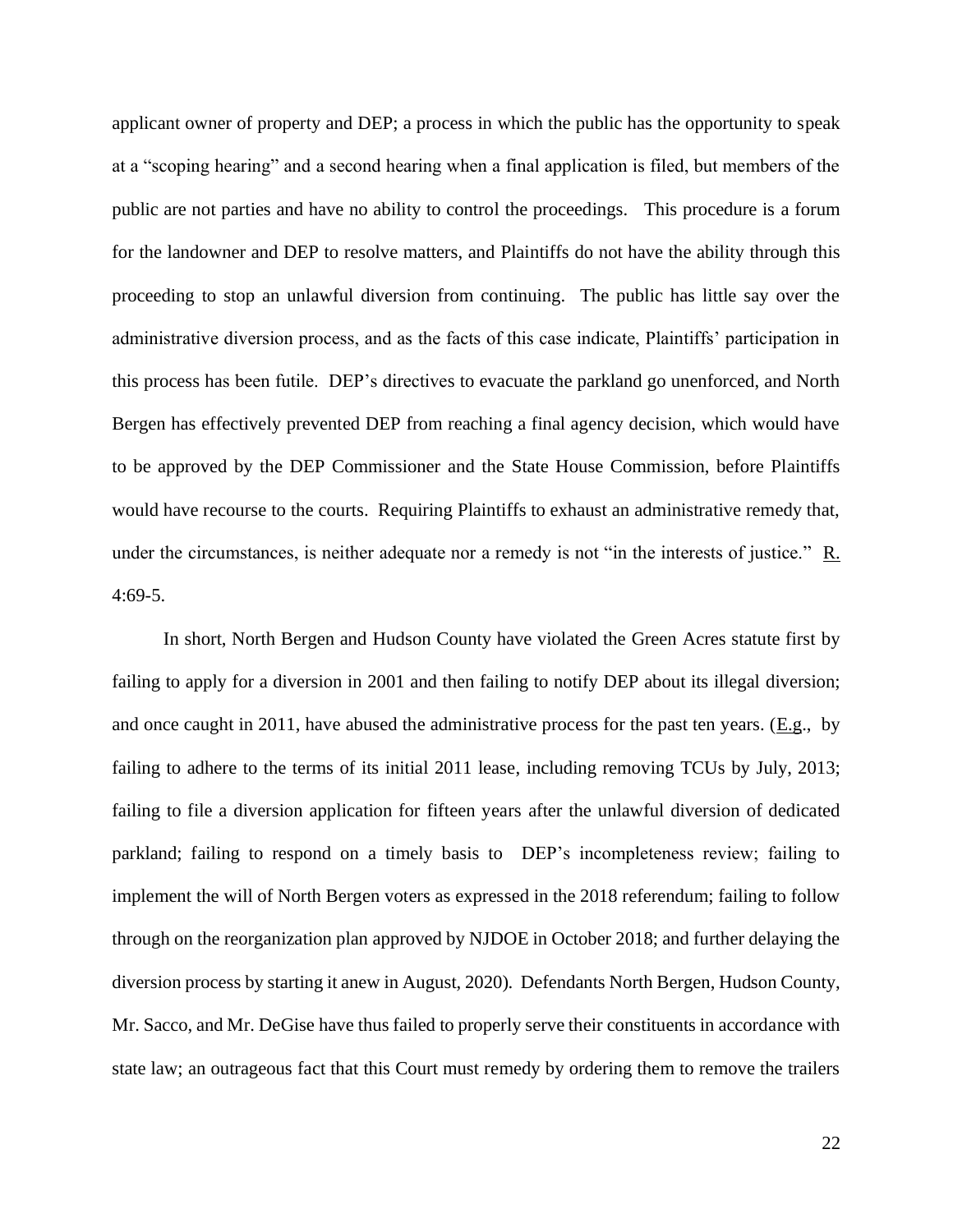from the parkland by a date certain and to participate in the DEP regulatory process in a reasonable and diligent manner.

# **IV. THIS COURT CAN RETAIN JURISDICTION TO DEVELOP A RECORD ON WHICH THE SUPERIOR COURT CAN COMPEL DEP TO COMPLETE THE DIVERSION PROCESS ON A TIMELY BASIS AND ISSUE A FINAL AGENCY DECISION.**

In early June 2020, DEP's Green Acres program was properly notified under the ERA that Plaintiffs had waited long enough, and wanted the then 19-year unlawful diversion in Braddock Park to end. From 2001, North Bergen officials had stated that the location of the 17 trailers was temporary, but residents saw only one delay of that commitment after another. SUMF, ¶¶35, 41, Exs. R, & T. Instead of asserting its regulatory authority to ensure the end of the parkland impairment, DEP permitted the municipal and county Defendants to start the administrative process over, this time, authorizing them to apply for a permanent diversion. SUMF, ¶¶31, Ex. S.

And now, after DEP has failed to take any action that would expedite the completion of the administrative process, it wants to be dismissed from this case, because DEP allegedly cannot be held accountable for inaction in the Law Division, and Plaintiffs are seeking an order compelling DEP to deny a "yet to be submitted" diversion application. (DEP Brief at 10-14). Defendant DEP not only misconstrues Plaintiffs' request for relief under Count III,<sup>5</sup> but also forgets about the one exception to Appellate Court jurisdiction over state agencies, which pertains here: lack of an administrative record amenable to appellate review. Montclair v. Hughey, 222 N.J. Super. 441, 446 (App. Div. 1987).

<sup>5</sup> Count III states a mandamus claim against DEP for failure to satisfy its ministerial duty to process the diversion application in a timely manner; Plaintiffs are "compel[ling] the exercise of discretion, not interfer[ing] with that discretion" nor seeking review of a final agency decision. Colon v. Tedesco, 125 N.J. Super. 446 (Law Div. 1973).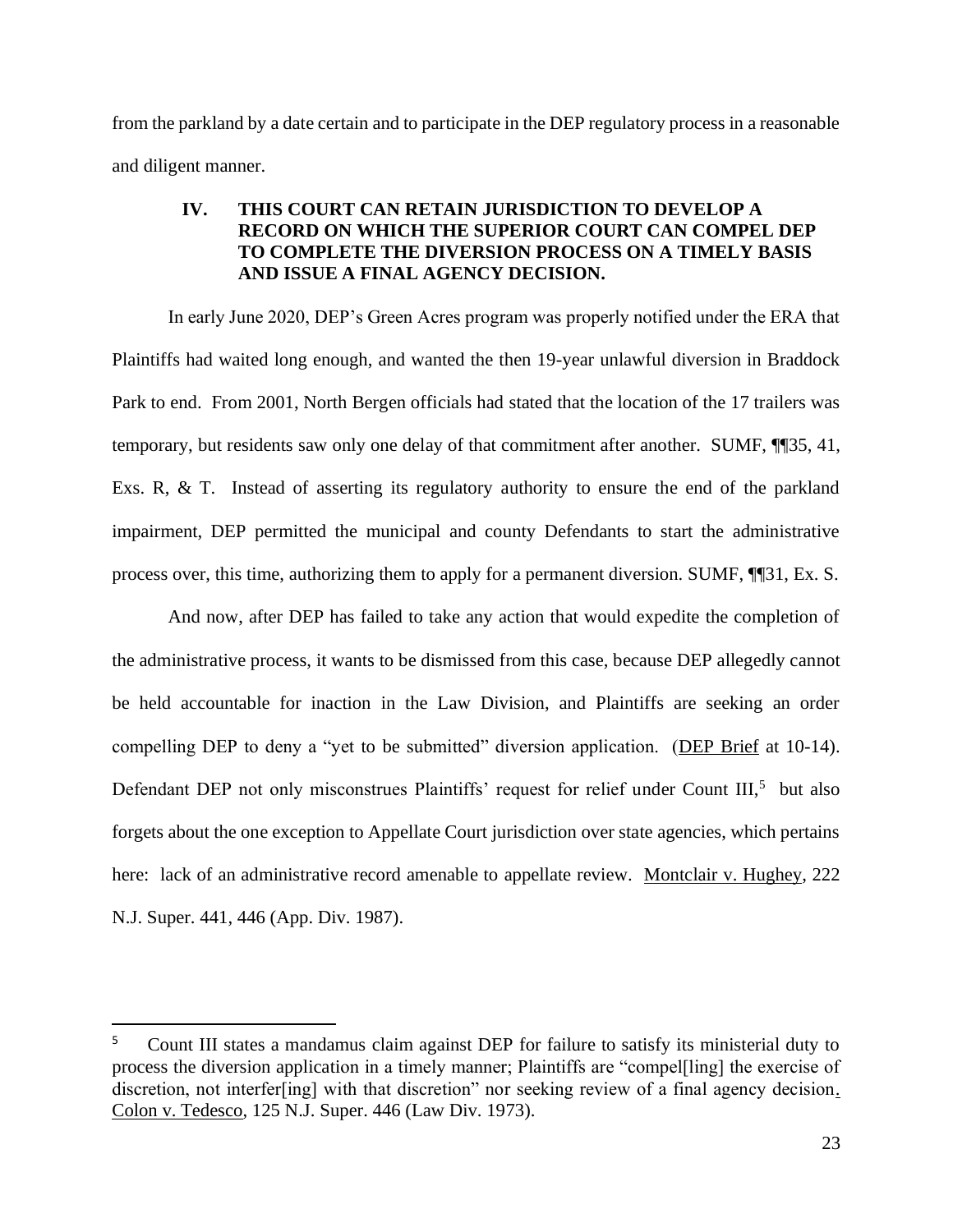As Plaintiffs' Statement of Facts indicates, there is a chronology establishing the prolonged administrative process to date, but there is no record as to why DEP has permitted the process to go beyond the typical "one-year" diversion process. SUMF, ¶20. DEP issued a Notice of Violation dated March 16, 2011. SUMF, ¶5, Ex. A. Since that time, DEP has yet to issue a final agency decision, let alone North Bergen to submit a diversion application or even complete a preapplication. Because there is no record amenable to review, this Court should retain jurisdiction over Count III to enable proper fact-finding to occur prior to issuing a mandamus to ensure the timely completion of the process.

As noted *supra* Point III, the 1947 Constitution superseded the prerogative writs "and, in lieu thereof" afforded "review, hearing and relief . . . in the Superior Court, on terms and in the manner provided by rules of the Supreme Court as of right." N.J. Const., art. VI § 5, ¶4. Accordingly, "[in] New Jersey, judicial review of administrative agency determinations has the support of a special constitutional provision." In re Senior Appeals Exam'rs, 60 N.J. 356, 363. (1972). Pursuant to this constitutional grant, the Supreme Court adopted  $\underline{R}$ . 2:2-3(a)(2), which contemplates that "every proceeding to review the action or inaction<sup>6</sup> of a state administrative agency would be by appeal to the Appellate Division." Pascucci v. Vaggott, 71 N.J. 40, 52 (1976). This Supreme Court rule mandates the "exclusive allocation" to the Appellate Division of review of final decisions and actions of any state administrative agency, and is, thus, "not jurisdictional

<sup>&</sup>lt;sup>6</sup> Plaintiffs agree that, typically, if a state administrative agency, such as DEP, fails to complete its proceedings in a timely manner, a person adversely affected by such inaction may apply to the Appellate Division for an order to compel the agency to act. See e.g., Sod Farm Assocs. v. Township of Springfield, 366 N.J. Super. 116, 131-34 (App. Div. 2004); In re Failure by Dep't of Banking & Ins., 336 N.J. Super. 253, 261 (App. Div. 2001); and Johnson v. New Jersey State Parole Bd., 131 N.J. Super. 513, 519 (App. Div. 1974), certif. denied, 67 N.J. 94 (1975). Such application for relief does not seek to compel a specific form of agency action; it only seeks a remedy for arbitrary inaction. See Switz v. Township of Middletown, supra, 23 N.J. at 587-588.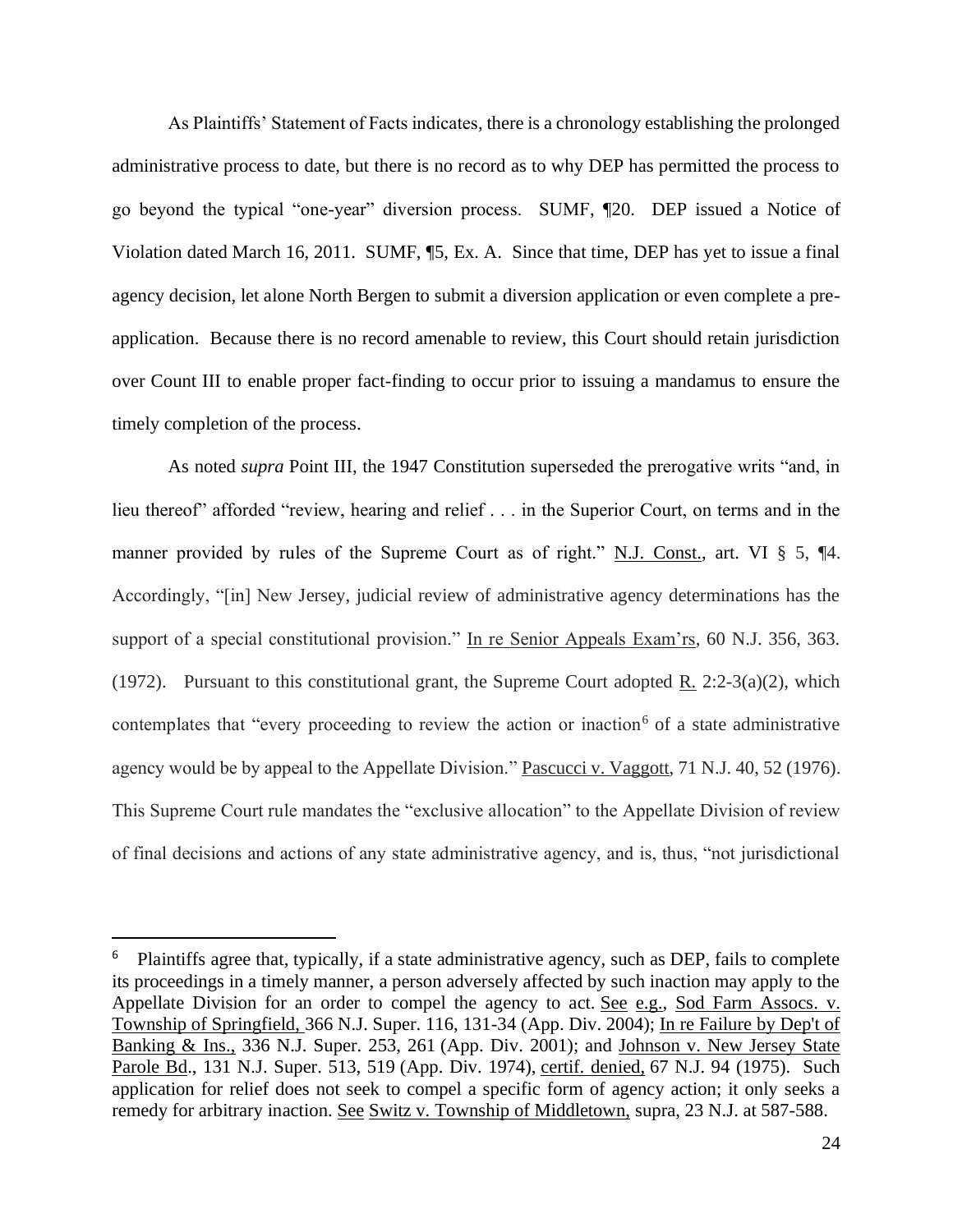in the strict subject-matter sense." Vas v. Roberts, 418 N.J. Super. 509, 521-522 (App. Div. 2011) (holding that "because the allocation to the Appellate Division is not jurisdictional," the Division, "may, in the public interest, opt to address the merits of a dispute improvidently brought before [the Appellate Court])." Because the Law Division, Chancery Division and Appellate Division are all part of the Superior Court, courts in each of these divisions have acknowledged an exception to the exclusive allocation to the Appellate Division of review of state agency action or inaction that is applicable here: no agency record amenable to appellate review.

In Montclair v. Hughey, supra, 222 N.J. Super, at 441 (App. Div. 1987), the DEP sought review of a decision of the Chancery Court in Essex County denying its motion to transfer to the Appellate Division a proceeding brought by Township and County officials to enjoin the DEP from implementing its administrative order to remove barrels of contaminated soil. The Appellate Court affirmed the decision denying DEP's motion to transfer, holding that the matters in controversy were properly instituted in the Chancery Division because this was a case "brought to halt an alleged threatened breach of public and private rights, not to review an administrative proceeding." Id. at 447-8.7 This holding has been followed in several cases since. See e.g., State Farm Mut. Auto. Ins. Co. v. State, 227 N.J. Super. 99 (App. Div. 1988) (holding that where there are factual issues raised concerning the assessment for Rate Counsel's representation of the public interest, the Appellate Division is not a convenient forum to make a determination as to the reasonableness of the assessments charged in the absence of the creation of a record which is

<sup>&</sup>lt;sup>7</sup> It should be noted that at, one time, there was a second exception to mandatory allocation to the Appellate Division known as the "single locality" rule. Other than still requiring condemnation actions to be brought in the Law Division, the New Jersey Supreme Court "jettison[ed] the single locality exception to the broad rule that lodges appellate jurisdiction from the actions of state agencies in the Appellate Division" while reaffirming the lack of fact-finding and agency record exception set forth in Montclair v. Hughey. Infinity Broadcasting Corp. v. New Jersey Meadowlands Comm'n, 187 N.J. 212 (2006).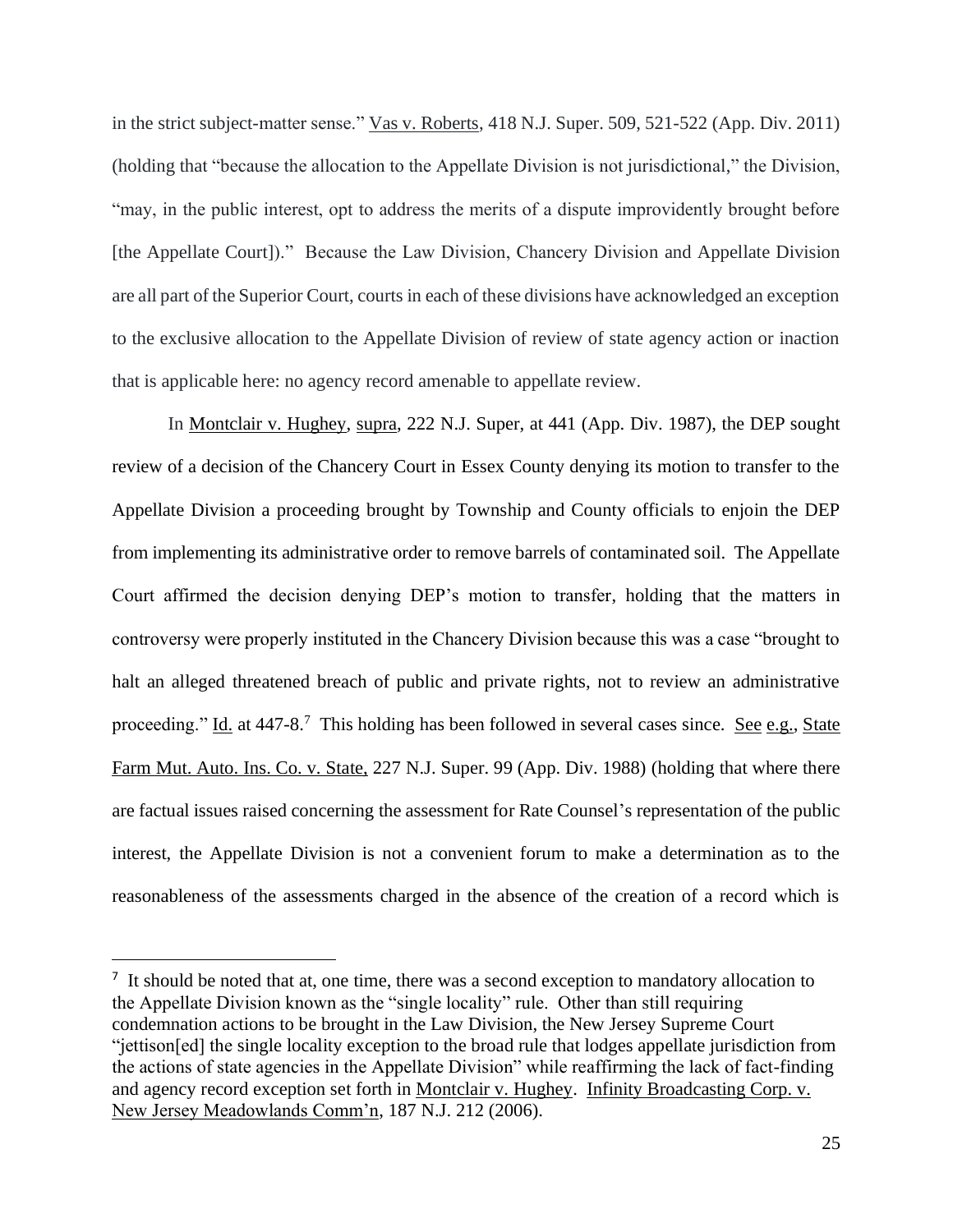amenable to appellate review); Cohen v. Bd. of Trustees of University of Medicine and Dentistry of New Jersey, 240 N.J. Super. 188) (Ch. Div. 1989) (transferring litigation seeking to force the Trustees of the UMDNJ to calculate and pay salaries in a certain fashion to the Law Division, not the Appellate Division, in part because internal decisions failed to be open to formal or informal challenges prior to adoption and there was no record amenable to appellate review); and Enertron Industries, Inc. v. Mack, 242 N.J. Super. 83 (App. Div. 1990) (where Law Division erred in dismissing the complaint because plaintiffs were "in the wrong place." Prerogative writ action to compel agency action may be filed in the Law Division, but once a "final agency" decision was issued, litigation should be transferred to Appellate Division).

Similarly, other courts acknowledge the propriety of the Appellate Division remanding a matter to the Law Division or the agency for factfinding, when such action has been initiated in the "proper" Superior Court division, but there is no record amenable to review (including two cases cited by DEP). See Strategic Envtl. Partners, LLC.v. New Jersey Dep't of Envtl. Prot., 438 N.J. Super. 125 (App. Div. 2014) (acknowledging jurisdiction to review DEP emergency order, but remanding to the Law Division to develop agency record on which to conduct meaningful review); Twp. of Neptune v. NJDEP, 425 N.J. Super. 433 (App. Div. 2012) (where DEP was the sole defendant, Appellate Division temporarily remanded the matter to DEP to create a factual record regarding Township's claim of failure to dredge State navigational channels in the Bay); and Hospital Center at Orange v. Guhl, 331 N.J. Super. 322 (App. Div. 2000) (noting ability to remand to trial court to develop record, but in this case, allowing supplementation of the record, and since agency issued decisions, remaining issues were ripe for adjudication); Cf. Jersey City v. State Dept. of Envtl. Prot., 227 N.J. Super. 5 (App. Div. 1988) (lease of a portion of the Park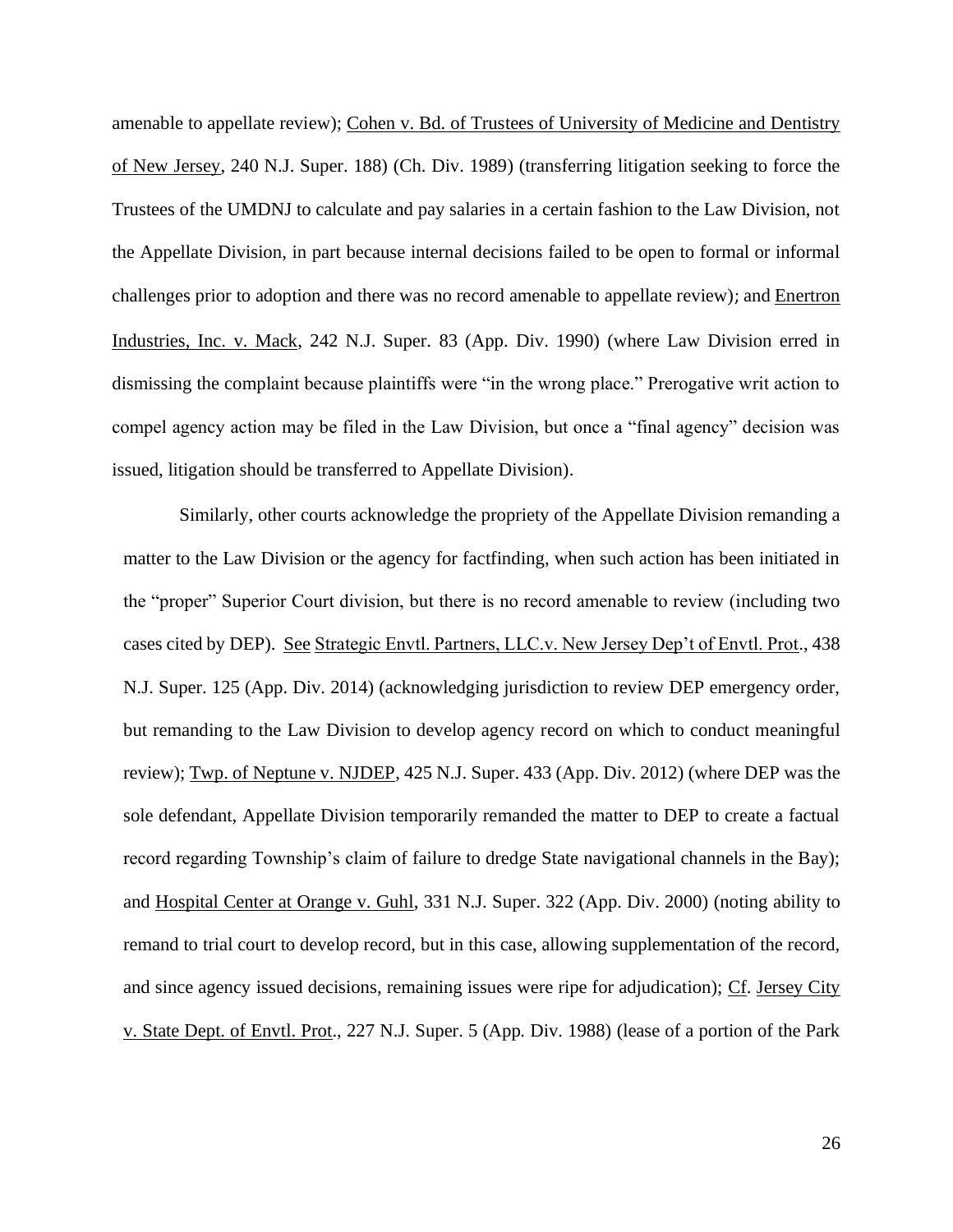constitutes *a final agency decision* and no need to remand for factual hearing, since record is sufficient because of multiple public hearings on the issue).

 In this matter, Plaintiffs joined DEP as a necessary party; it was required to give notice to DEP under the ERA, though as argued in Point II, supra, DEP's failure to force North Bergen to end the impairment of parkland does not involve any factual questions on which this court should defer to DEP's expertise. Once Plaintiffs decided to name DEP, the entire controversy doctrine required Plaintiffs to bring their claim for DEP's "arbitrary inaction," together with its claims against the municipal and county defendants, in one court.

The regulatory process involves the applicant, the Township and County, and DEP. They are all invited to the dance, while the public is effectively excluded, except for the opportunity to be heard at the scoping hearing (in the beginning of the process) and at the end, when DEP is ready to make a final agency decision. Accordingly, the flip side of asking this Court to compel North Bergen and Hudson County to comply with DEP's directives and regulations in a timely and diligent manner is to ask this Court to compel DEP to conduct and complete the diversion process, also on a timely basis. Insofar as all Defendants are responsible for the pace, or lack thereof, they both must be ordered to complete the administrative process by a date certain; the regulatory diversion process has dragged on now for over ten years since DEP first gave notice to Hudson County of a gross statutory violation of the Garden State Preservation Trust Act, N.J.S.A. 13:8C- $32(a)$  & (b)(1), and several Green Acres regulations, and Plaintiffs demand a remedy.

Contrary to DEP's assertions, this is a mandamus action seeking to compel DEP to satisfy its ministerial duty to end unlawful diversions promptly and to process applications to divert afterthe-fact in a timely manner; Count III does not state a claim based on the pre-1947 Constitution writ of *certiorari*. That is, Plaintiffs are not requesting the Superior Court to review a final agency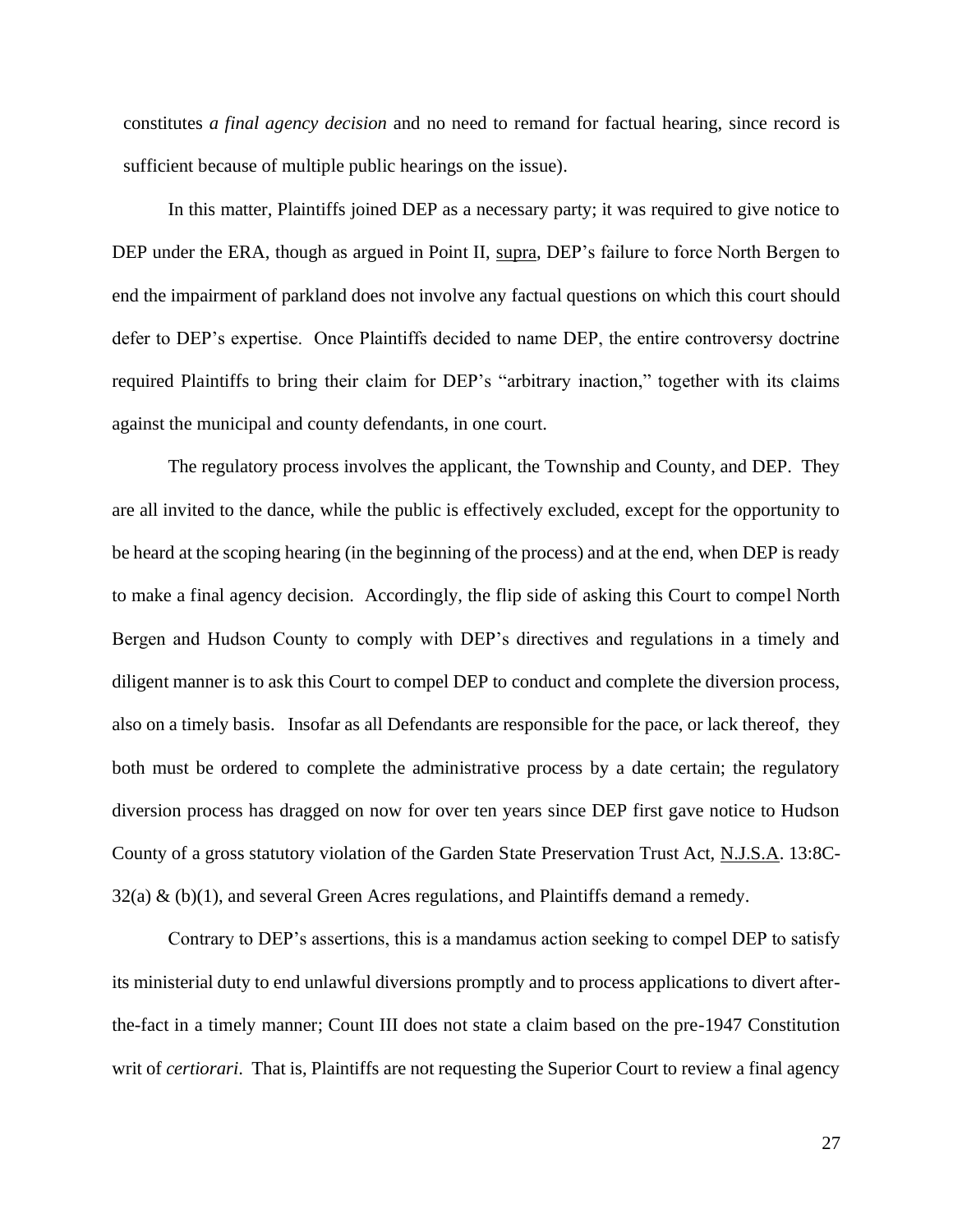decision or a discrete agency action.<sup>8</sup> Although Plaintiffs believe that DEP's decision to permit North Bergen and Hudson County to change the nature of its pre-application diversion application ten years after the violation was first noticed (and North Bergen stated to DEP and the public that the placement of the trailers in the park was temporary) was arbitrary,  $9$  Plaintiffs do not challenge that action specifically. Plaintiffs claim that such decision was just one more affirmative decision that together with other decisions constitutes a failure of DEP to control its administrative process and bring it to closure. That is, affirmative decisions that together result in "arbitrary inaction" that must be remedied.

The looming question at this time is why DEP has abdicated its statutory duty to process diversion applications on a timely basis. Plaintiffs do not know why it took three inspections of Braddock Park, before DEP decided to issue a Notice of Violation to Hudson County; Plaintiffs do not know why DEP did not impose deadlines by which North Bergen had to respond to DEP's completeness questions; Plaintiffs do not know why DEP allowed one date after another to lapse, giving North Bergen the impression that there was no urgency in removing the trailers from the

<sup>8</sup> Many of the cases cited by DEP are simply inapposite since they involve review of a final agency decision, which is not the case here. E.g., Williams v. N.J. Dept. of Corrections, 423 N.J. Super. 176 (App. Div. 2011) (involving denial of inmates' administrative action challenging the authority of the DOC to transfer himself and other inmates from the general prison population to the Adult Diagnostic Treatment Center); Mutschler v. NJDEP, 337 N.J. Super. 1 (App Div. 2001) (involves review of an affirmative action by DEP—an issuance of a permit); Dolan v. City of East Orange, 287 N.J. Super. 136 (App. Div. 1996) (involves challenge to the discipline and termination of a municipal employee); Equitable Life Mort. V. N.J Div. of Taxation, 151 N.J. Super. 232 (App. Div.), certif. denied, 75 N.J. 535 (1977) (challenge to corporate tax assessment on ground that the manner in which the assessment was made violated rule-making requirements of the APA did not belong in Chancery Division; even if viewed as nonaction rather than agency action, it does not involve a ministerial duty so belongs in Appellate Division).

<sup>&</sup>lt;sup>9</sup> It appears DEP required North Bergen and Hudson County to add a second, after-the fact diversion to its initial diversion application; and the two defendants used the opportunity to renege on their commitment to the public to place the pre-K program in district elementary schools as part of the school re-alignment approved by NJ DOE in October 2018. See Estoppel argument, supra Point III).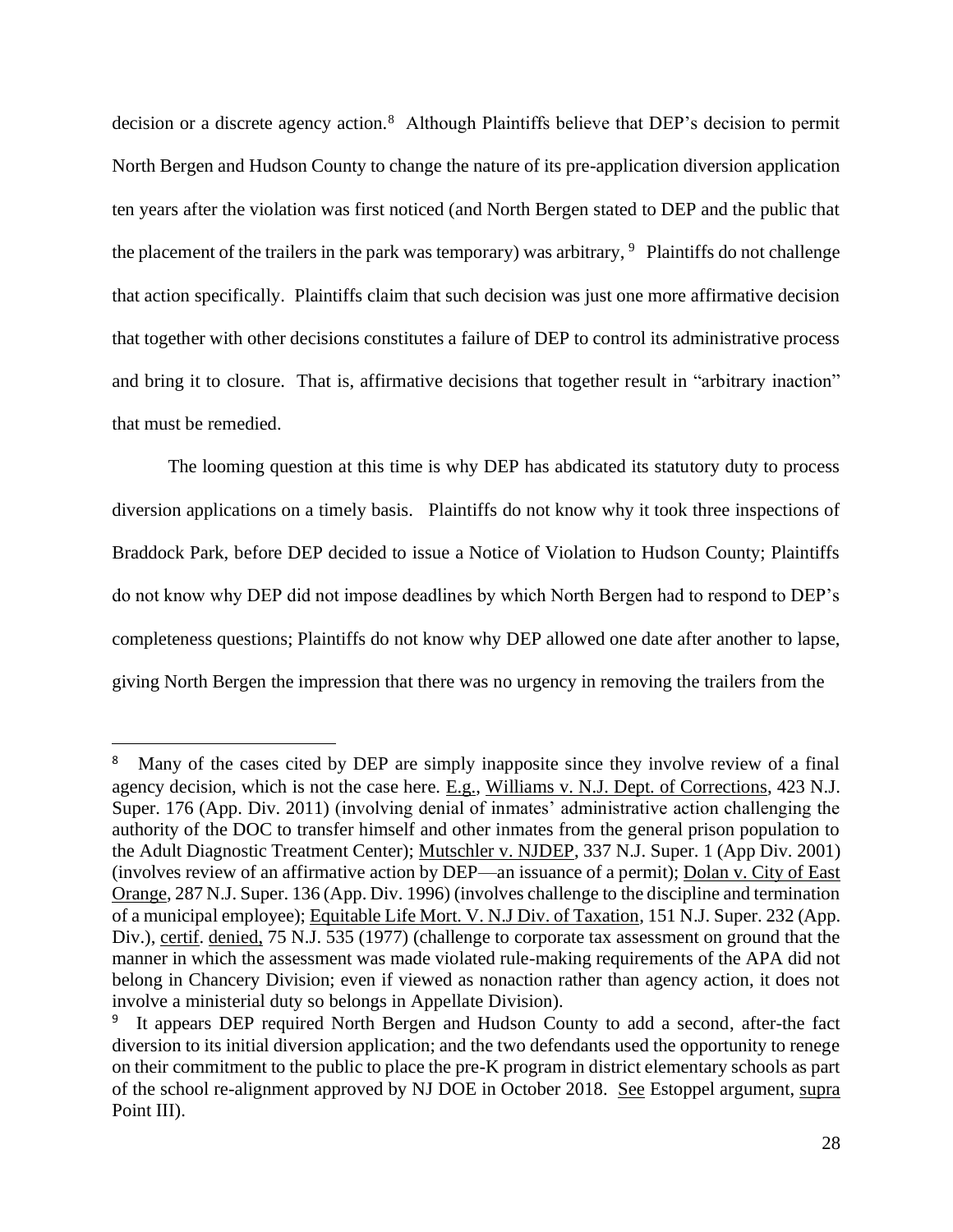Park. Further information is required in order for a court to compel DEP to reach a final agency decision within a reasonable time period. See Colon v. Tedesco, supra, 125 N.J. Super at 446 (in a case brought by a migrant worker, among others, who claimed that he was harmed by Dept. of Labor's failure to enforce a statute, plaintiffs were entitled to discovery before a hearing because there might be agency "abuses which [otherwise] may never be discovered").

At this juncture, there is no administrative record on which a court can decide why DEP has violated its statutory duties. Further fact-finding and discovery are required. Plaintiffs thus request this court to retain jurisdiction over Count III, rather than transfer it to the Appellate Division, which may just turn around and remand it back to this court to develop a record. As the court stated in State Farm Mut. Auto. Ins. Co. v. State, retaining jurisdiction of Count III "will also produce a speedier disposition in a matter affecting the public interest than would be achieved by transferring the matter to the Appellate Division."" Id., supra, 227 N.J. Super. at 132.

What is certain is that, contrary to DEP's assertion, there is authority to compel DEP to complete its administrative process within a reasonable time period. See Petition of Howell Twp. v. Monmouth, 371 N.J. Super. 167, 187-188 (App. Div.), certif. denied, 182 N.J. 144 (2004) (ordering an administrative agency to take action by a date certain was required when "[m]ore than three years have elapsed since our remand to COAH," during which, "the only action COAH has taken to complete the remand is to prepare a pre-mediation report and schedule mediation"). Like the Appellate Court in Petition of Howell Twp., this Court should be moved by the "disturbing lack of appreciation [by DEP] of the agency's obligation to discharge its statutory responsibilities in an expeditious manner" and, after further fact-finding, this Court should set forth "a schedule for completion" of the agency's process. Id. at 188.

#### **CONCLUSION**